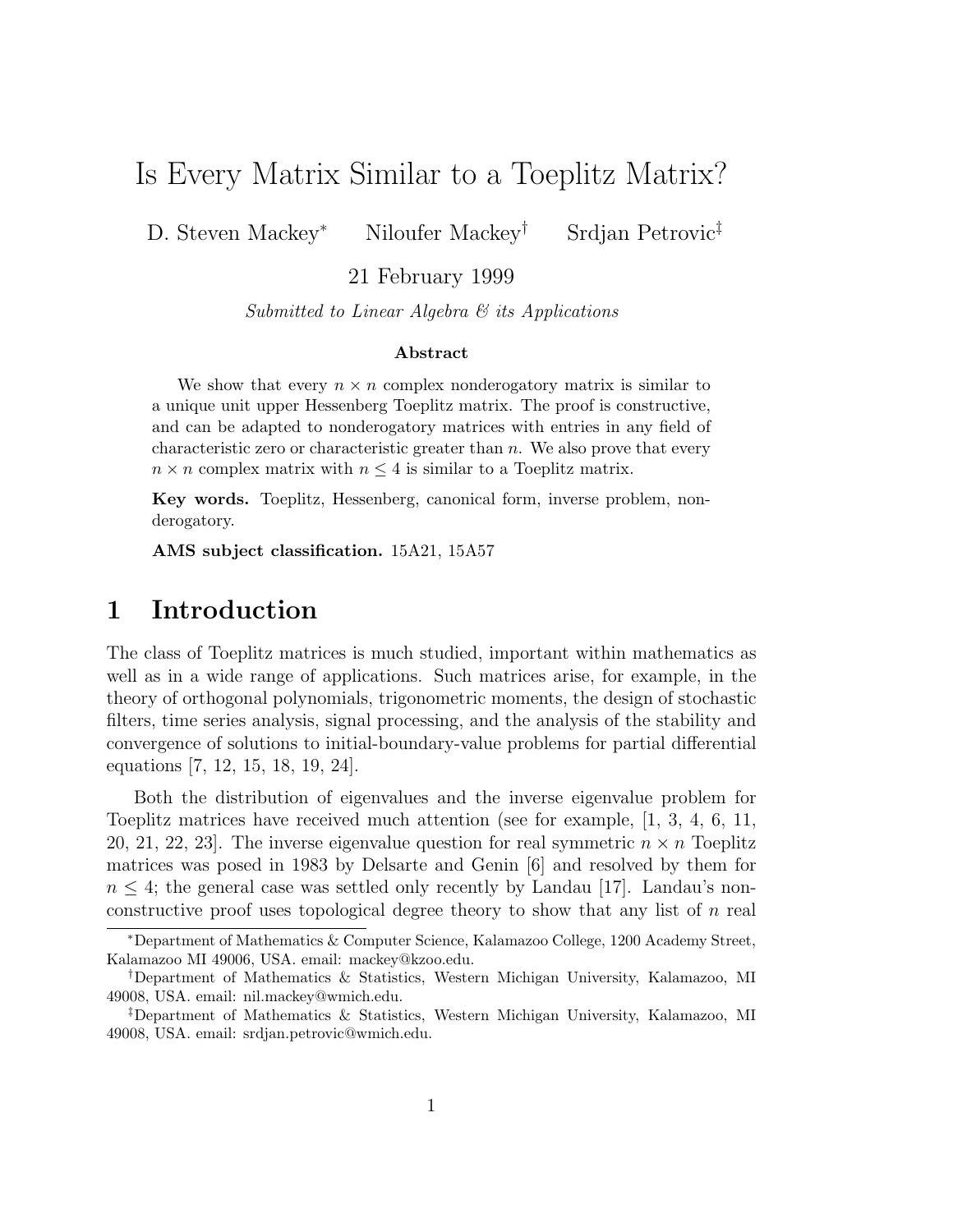numbers can be realized as the spectrum of an  $n \times n$  real symmetric Toeplitz matrix.

By asking whether every complex matrix is similar to a Toeplitz one, we pose the inverse Jordan structure problem for Toeplitz matrices — which Jordan forms can be realized by some Toeplitz matrix? It is well-known that every diagonalizable matrix is similar to a Toeplitz matrix, indeed to a circulant matrix. This paper completely settles the question for the nonderogatory case in a constructive fashion. More precisely, given an  $n \times n$  complex nonderogatory matrix A, we construct the unique upper Hessenberg Toeplitz matrix with ones on the subdiagonal that is similar to A. What happens for more general matrices? In what might seem to be a replay of the history of the inverse eigenvalue problem, we resolve the question when  $n \leq 4$ , showing that every  $4 \times 4$  (or smaller) matrix is similar to a Toeplitz matrix. We also discuss some possible extensions and generalizations of these results.

#### 2 Notation and Background Results

Toeplitz matrices are characterized by having constant diagonal entries. Formally, an  $n \times n$  complex matrix A is Toeplitz if there exist  $2n - 1$  complex numbers  $a_{-n+1}, \ldots, a_0, \ldots, a_{n-1}$  such that the *ij*th entry of A is  $a_{j-i}$  for  $1 \le i, j \le n$ .

The set of all  $m \times n$  complex matrices will be denoted by  $M_{mn}(\mathbb{C})$ , or just  $M_n(\mathbb{C})$ , when  $m = n$ . As usual,  $\lambda(A)$  is the spectrum of the matrix A, and we write  $A \sim B$  to signify that matrices A and B are similar.

The following result is well-known [5, p. 66–73], and provides a context in which to view the results of this paper. We include a brief proof here for completeness.

Theorem 1 Every diagonalizable matrix is similar to a Toeplitz matrix.

*Proof.* It suffices to prove the result for diagonal matrices. Let  $Z$  be the cyclic permutation matrix

$$
Z = \begin{pmatrix} 0 & 1 & & & \\ & 0 & 1 & & \\ & & \ddots & \ddots & \\ & & & 0 & 1 \\ 1 & & & & 0 \end{pmatrix}.
$$

Then Z is similar to diag( $1, \omega, \omega^2, \ldots, \omega^{n-1}$ ) where  $\omega$  is a primitive nth root of unity. If  $D = diag(d_0, d_1, \ldots d_{n-1})$ , then D is similar to a polynomial in Z. Specifically, let  $p(z)$  be any polynomial such that  $p(\omega^i) = d_i$  for  $0 \le i \le n - 1$ , e.g., one can take  $p(z)$  to be the Lagrange interpolating polynomial of degree  $n-1$ . Then <br>*D* is similar to the Toeplitz (in fact, the circulant) matrix  $p(Z)$ . D is similar to the Toeplitz (in fact, the circulant) matrix  $p(Z)$ .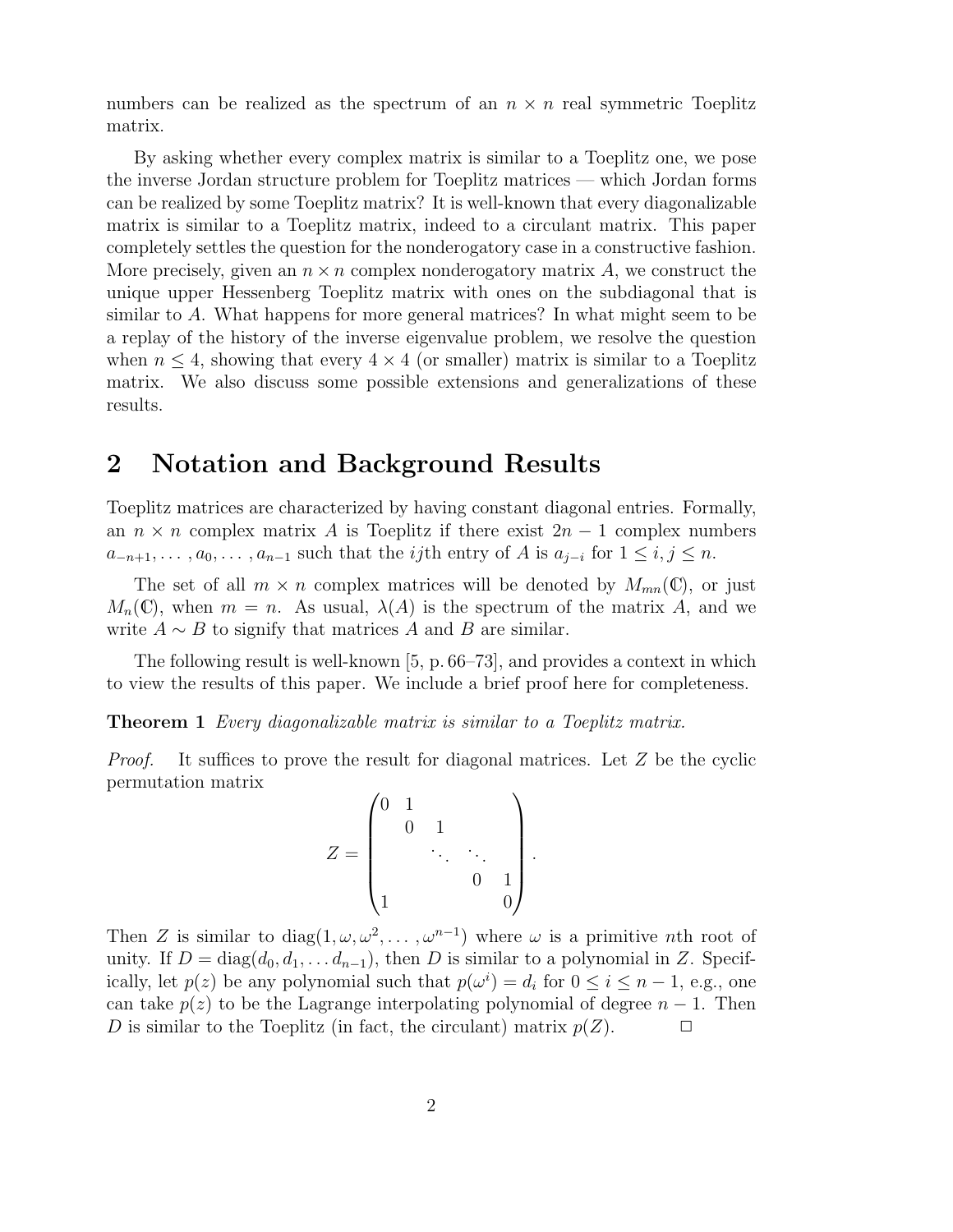Recall that a matrix A is upper Hessenberg if all its entries below the first subdiagonal are zero, i.e.,  $a_{ij} = 0$  whenever  $i > j + 1$ . Extending the standard convention of referring to triangular matrices with ones on the main diagonal as unit triangular matrices, we will refer to upper Hessenberg matrices with ones on the first subdiagonal as unit upper Hessenberg matrices.

A matrix is said to be nonderogatory if all of its eigenspaces are one-dimensional. For the convenience of the reader, we briefly review in Proposition 1 some equivalent ways to characterize this class of matrices, beginning with a well-known result used to demonstrate one of the equivalences.

**Lemma 1** Let  $A \in M_m(\mathbb{C})$ ,  $B \in M_n(\mathbb{C})$  be such that  $\lambda(A) \cap \lambda(B) = \emptyset$ . Then for any  $C \in M_{nm}(\mathbb{C}),$ 

$$
\begin{pmatrix} A & 0 \\ 0 & B \end{pmatrix} \sim \begin{pmatrix} A & 0 \\ C & B \end{pmatrix}.
$$

*Proof.* Using a similarity by a matrix of the form  $\begin{bmatrix} I & 0 \\ X & I \end{bmatrix}$ , the result follows immediately from basic properties of Sylvester equations [16, p.270, 279].  $\Box$ 

**Proposition 1** Let  $A \in M_n(\mathbb{C})$ . The following statements are equivalent:

- (a) The matrix A is nonderogatory.
- (b) In the Jordan form of A every eigenvalue of A appears in exactly one Jordan block.
- (c) The minimal and the characteristic polynomials of A coincide.
- (d) The set of matrices that commute with A is the same as the set of polynomials in A.
- (e) The matrix A is similar to an upper Hessenberg matrix H with  $h_{ij} \neq 0$  for  $i = j + 1.$
- (f) The matrix A is similar to a unit upper Hessenberg matrix.

*Proof.* The equivalence of (a), (b) and (c) follows immediately from the Jordan canonical form. The equivalence of (d) with (a), (b), and (c) can also be deduced from the Jordan canonical form, but requires a little more argument. For details see [15, p. 135–7] or [16, p. 271–5]. To see that (b) $\Rightarrow$ (f) first observe that every matrix in Jordan form is similar to its transpose, then use Lemma 1 repeatedly to fill in the missing 1's on the first subdiagonal. The implication  $(f) \Rightarrow (e)$  is trivial, so the proof will be complete once we establish that  $(e) \Rightarrow (a)$ .

To that end, observe that  $h_{ij} \neq 0$  for  $i = j + 1$  together with  $h_{ij} = 0$  for  $i > j + 1$  implies that rank $(H - \lambda I)$  is at least  $n - 1$  for any  $\lambda \in \mathbb{C}$ . Hence rank $(A - \lambda I) \geq n - 1$ , and consequently the dimension of the kernel of  $A - \lambda I$ cannot exceed 1. In other words, every eigenspace of A is one-dimensional, so A is nonderogatory.  $\Box$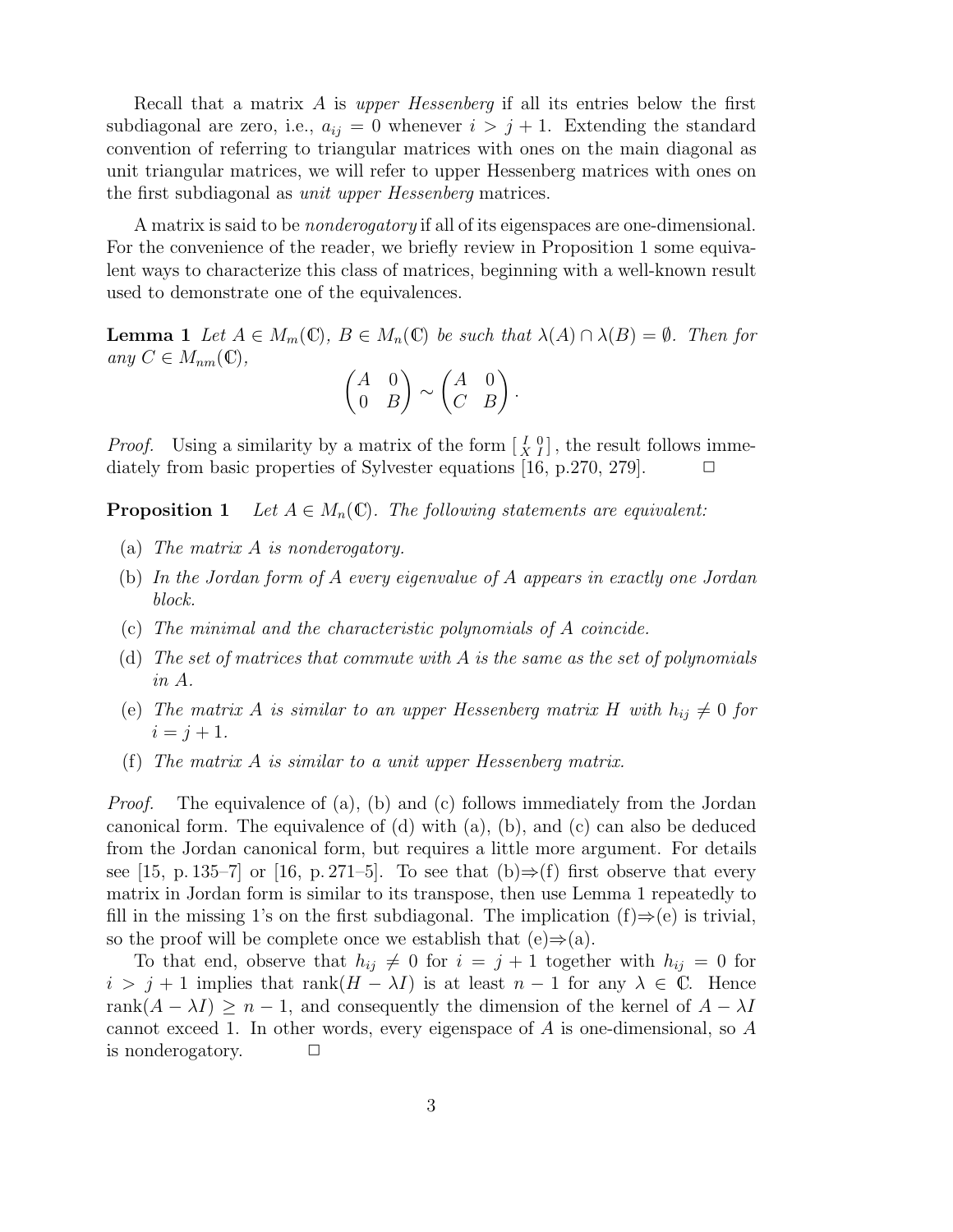We remark that upper Hessenberg matrices with the property that all entries on the first subdiagonal are non-zero are sometimes called unreduced Hessenberg matrices. The equivalence between nonderogatory matrices and unreduced upper Hessenberg matrices is discussed in [10, p. 367–9].

Since Toeplitz matrices are constant along diagonals, it will be natural and useful to consider matrices from a *diagonal perspective* [2], that is, to view them as sums of their diagonals. Following standard convention, the northwest-southeast diagonals of a matrix will be numbered  $-(n-1), \ldots, 0, \ldots, n-1$ , starting from the lower left corner. For each integer i, let  $\Delta_i \subset M_n(\mathbb{C})$  denote the subspace of matrices whose non-zero entries are restricted to the ith diagonal:

$$
\Delta_i = \{ A \in M_n(\mathbb{C}) : a_{rs} = 0 \quad \text{if} \quad s - r \neq i \}. \tag{1}
$$

Note that if  $|i| > n - 1$  then  $\Delta_i$  consists of just the zero matrix. It is now easy to see that

$$
A \in \Delta_i \quad \text{and} \quad B \in \Delta_j \quad \Rightarrow \quad AB \in \Delta_{i+j} \,. \tag{2}
$$

It will also be useful to have a compact notation for the matrix obtained from a given matrix  $A \in M_n(\mathbb{C})$  by filtering out all entries except those on the *i*th diagonal:  $A^{(i)} \in \Delta_i$  is defined by

$$
a_{rs}^{(i)} = \begin{cases} a_{rs} & \text{if } s - r = i \\ 0 & \text{otherwise} \end{cases}
$$

Now observe that any matrix A can be expressed as  $A = \sum_i A^{(i)}$ , the sum of its diagonals.

# 3 Existence of the Toeplitz canonical form

We prove our main theorem, that every nonderogatory matrix  $A$  is similar to a Toeplitz matrix, by establishing a stronger result — every nonderogatory matrix is similar to a unit upper Hessenberg Toeplitz matrix. Given the uniqueness result of the next section, it is reasonable to refer to this as the Toeplitz canonical form for a nonderogatory matrix.

The strategy for constructing this canonical form is simple and direct. Begin with *any* unit upper Hessenberg matrix  $H$  similar to  $A$ . Then using similarities by special unit upper triangular matrices, we can "fix" any selected diagonal of H, making all the entries along this diagonal the same, while keeping the lower diagonals unchanged. Working on one diagonal at a time in this manner, from lower left to upper right, we can eventually transform H into a Toeplitz matrix.

To carry out this strategy, we need some simple results about inverses of these special triangular matrices and similarities of upper Hessenberg matrices, viewed from the diagonal perspective referred to earlier.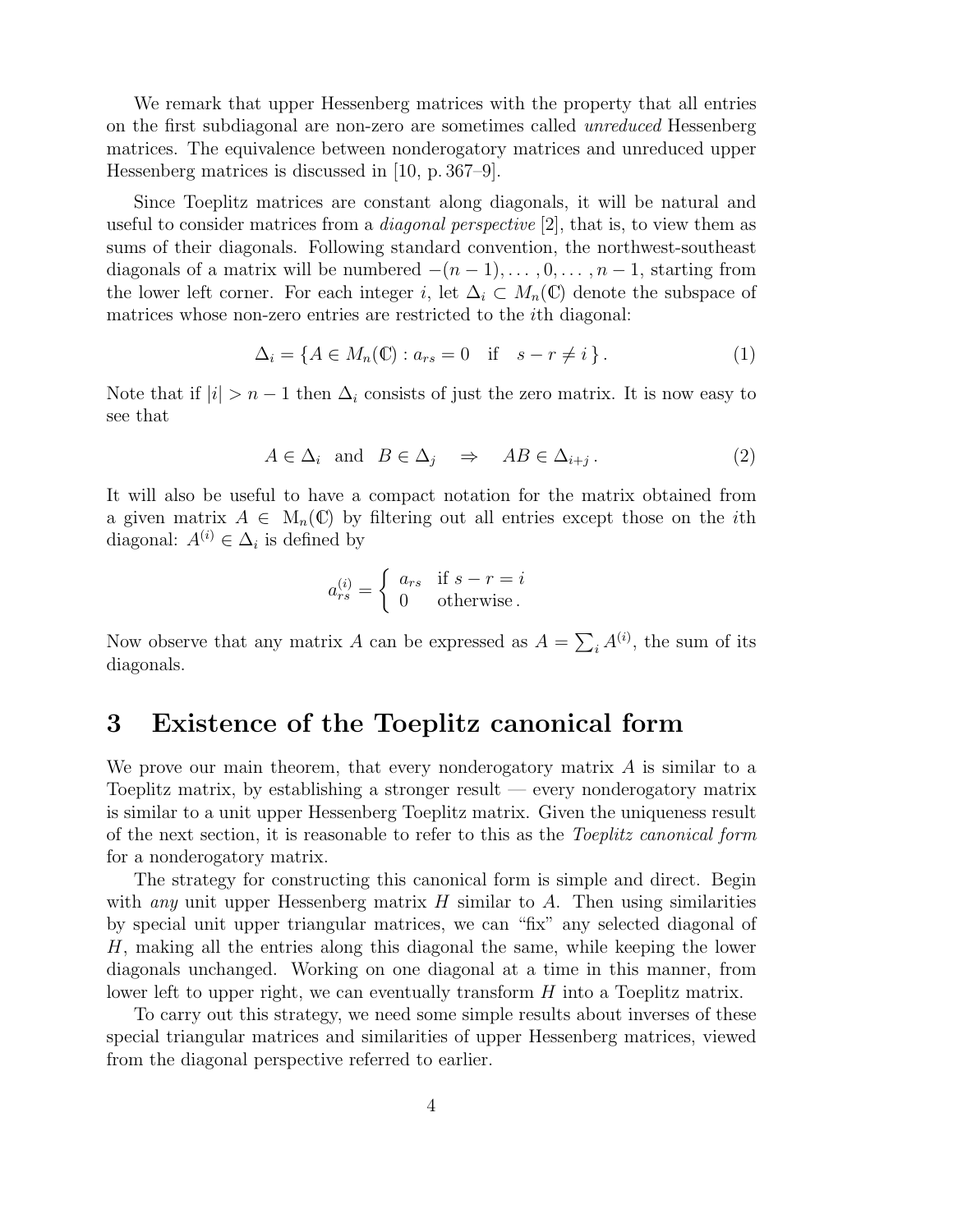- **Lemma 2** (a) Let P be any unit upper triangular matrix with nonzero entries on at most two diagonals, i.e.,  $P = I + P^{(k)}$  for some  $k \geq 1$ . Then  $P^{-1}$  can have nonzero entries only on the ith diagonals where  $i = 0, k, 2k, 3k, \ldots \leq n$ .
	- (b) Suppose A is upper Hessenberg, and  $B = P^{-1}AP$ , where  $P = I + P^{(k+1)}$  is unit upper triangular with  $k \geq 0$ . Then B is upper Hessenberg, and agrees with A up through the  $(k-1)$ st diagonal, i.e.,  $B^{(\ell)} = A^{(\ell)}$  for  $\ell \leq k-1$ . The kth diagonal of  $B$  (the first that could differ from A) is given by

$$
B^{(k)} = A^{(k)} + A^{(-1)}P^{(k+1)} - P^{(k+1)}A^{(-1)}
$$

.

*Proof.* (a)  $P^{-1}$  can be obtained by using the well-known result

$$
(I+N)^{-1} = I - N + N^2 - \dots + (-1)^{n-1} N^{n-1}
$$

where N is any nilpotent. Since  $(P^{(k)})^j \in \Delta_{kj}$ , it follows that  $P^{-1}$  can have nonzero entries only on diagonals with index jk for some  $j \geq 0$ .

(b) Using the result of part (a), we can expand  $B$  as

$$
B = P^{-1}AP = \left\{ I - P^{(k+1)} + \sum_{m=2}^{n-1} (-1)^m (P^{(k+1)})^m \right\} A \left\{ I + P^{(k+1)} \right\}
$$
  
=  $A + AP^{(k+1)} - P^{(k+1)}A - P^{(k+1)}AP^{(k+1)} + \sum_{m=2}^{n-1} (-1)^m (P^{(k+1)})^m A \left\{ I + P^{(k+1)} \right\}.$ 

Since A is upper Hessenberg, we can write  $A = A^{(-1)} + A^{(0)} + \ldots + A^{(n-1)}$ . Recall that if  $X \in \Delta_i$  and  $Y \in \Delta_j$ , then  $XY \in \Delta_{i+j}$ . Thus we see that nonzero contributions to  $B^{(\ell)}$  for  $\ell \leq k-1$  can come only from A, the first term in this expansion. Hence  $B^{(\ell)} = A^{(\ell)}$  for  $\ell \leq k - 1$ .

Observe that the fourth and fifth terms can contribute only to diagonals with index greater than or equal to  $2k + 1$ . Hence the kth diagonal of B is built from just the first three terms:

$$
B^{(k)} = A^{(k)} + (A P^{(k+1)})^{(k)} - (P^{(k+1)}A)^{(k)}
$$
  
=  $A^{(k)} + A^{(-1)}P^{(k+1)} - P^{(k+1)}A^{(-1)}$ .

We are now in a position to prove the main result of this paper.

**Theorem 2** Every nonderogatory matrix in  $M_n(\mathbb{C})$  is similar to a Toeplitz matrix, in particular to a unit upper Hessenberg Toeplitz matrix.

*Proof.* Let  $A \in M_n(\mathbb{C})$  be nonderogatory. By Proposition 1, we may assume without loss of generality that A is in unit upper Hessenberg form.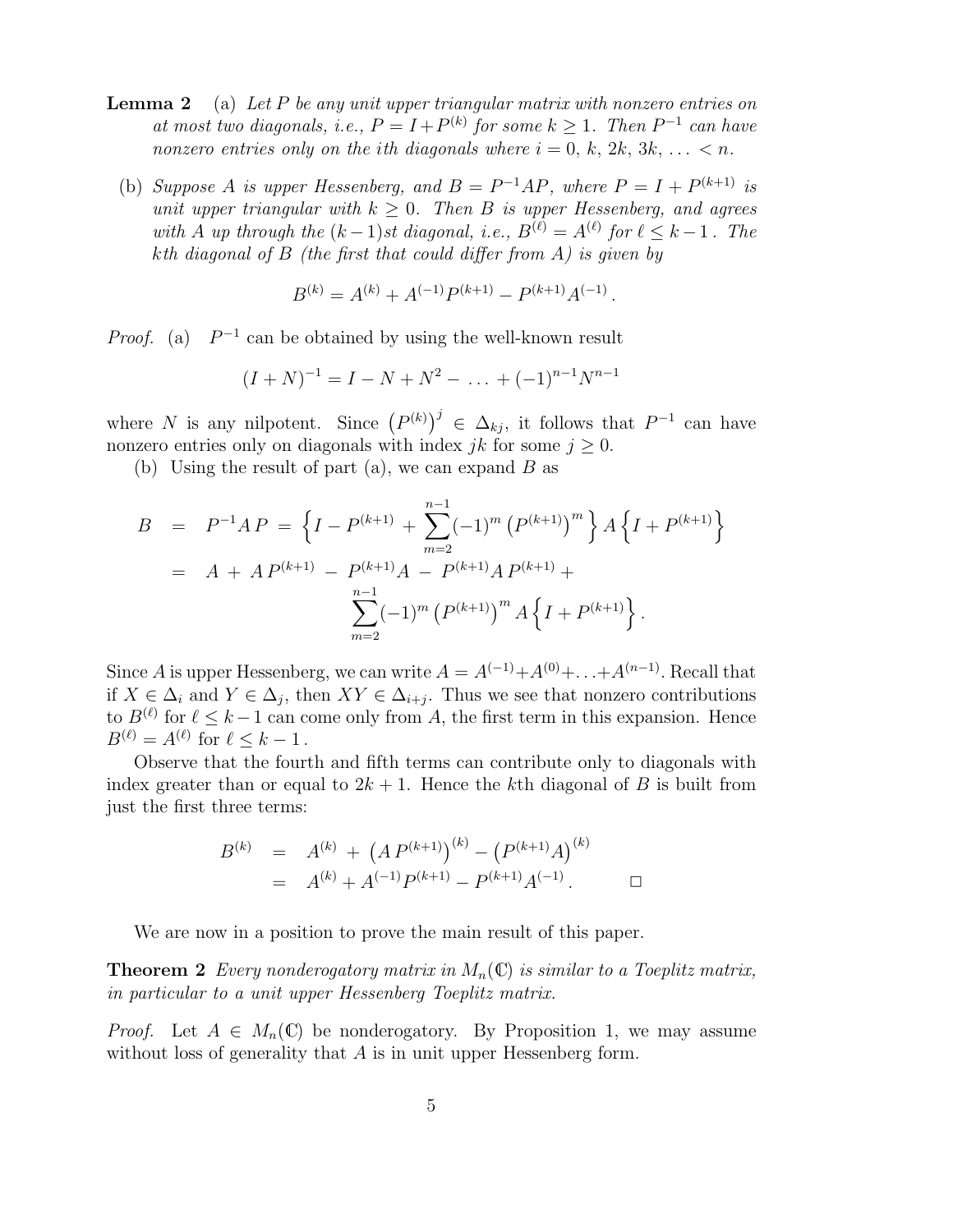Now suppose P is a unit upper triangular matrix of the form  $P = I + P^{(k+1)}$ , where  $0 \le k \le n-2$  is any fixed integer, and consider the matrix  $B = P^{-1}AP$ . We will show that for any unit upper Hessenberg  $A$ , it is always possible to choose  $P^{(k+1)}$  so that the entries on the kth diagonal of B are all equal. Recall from Lemma 2(b) that  $B^{(\ell)} = A^{(\ell)}$  for  $\ell \leq k-1$ , so the similarity  $P^{-1}AP$  does not disturb any of the previous diagonals of A. Thus by applying this result  $n-1$ times, starting at  $k = 0$  and working up to  $k = n - 2$  one diagonal at a time, we can transform any unit upper Hessenberg into a unit upper Hessenberg Toeplitz matrix.

All that remains is to see how to choose  $P^{(k+1)}$  to achieve this goal. ¿From Lemma  $2(b)$  we have

$$
B^{(k)} = A^{(k)} + A^{(-1)}P^{(k+1)} - P^{(k+1)}A^{(-1)},
$$
\n(3)

where  $A^{(-1)}$  is the fixed nilpotent matrix

$$
A^{(-1)} = N = \begin{pmatrix} 0 & & & & \\ 1 & 0 & & & \\ & 1 & \ddots & & \\ & & \ddots & \ddots & \\ & & & 1 & 0 \end{pmatrix} .
$$
 (4)

Since  $P^{(k+1)} \in \Delta_{k+1}$  can be chosen arbitrarily, we view it as an unknown X and analyze Eqn. (3) by studying the Sylvester operator

$$
\begin{aligned} \mathcal{S} &:\ \Delta_{k+1} \longrightarrow \Delta_k \\ X &\mapsto N X - X N \,. \end{aligned}
$$

Eqn. (3) then becomes  $B^{(k)} = A^{(k)} + \mathcal{S}(P^{(k+1)})$ , so characterizing the range of S will show which kth diagonals  $B^{(k)}$  can be realized. Closely related questions have been addressed in [8], and we follow a similar approach here.

Consider the standard inner product defined on  $M_n(\mathbb{C})$  by  $\langle A, B \rangle = \text{trace}(AB^H)$ , where  $B<sup>H</sup>$  denotes the conjugate transpose of B. By restriction this induces inner products on the subspaces  $\Delta_{k+1}$  and  $\Delta_k$ . With respect to these inner products, there is a well-defined adjoint map  $S^*$ :  $\Delta_k \longrightarrow \Delta_{k+1}$  such that  $\langle S(X), Y \rangle =$  $\langle X, \mathcal{S}^*(Y) \rangle$  for all  $X \in \Delta_{k+1}$  and  $Y \in \Delta_k$ . It is straightforward to check that  $\mathcal{S}^*(Y) = N^H Y - Y N^H = N^T Y - Y N^T$ . Now since range  $\mathcal{S} = (\ker \mathcal{S}^*)^{\perp}$ , we may express  $\Delta_k$  as the orthogonal direct sum

$$
\Delta_k = \ker \mathcal{S}^* \oplus \text{ range } \mathcal{S}, \tag{5}
$$

and compute range S by first finding ker  $S^*$ . But  $S^*$  is just the restriction to  $\Delta_k$ of the map

$$
\widetilde{S}^* : M_n(\mathbb{C}) \longrightarrow M_n(\mathbb{C})
$$

$$
Y \mapsto N^T Y - Y N^T.
$$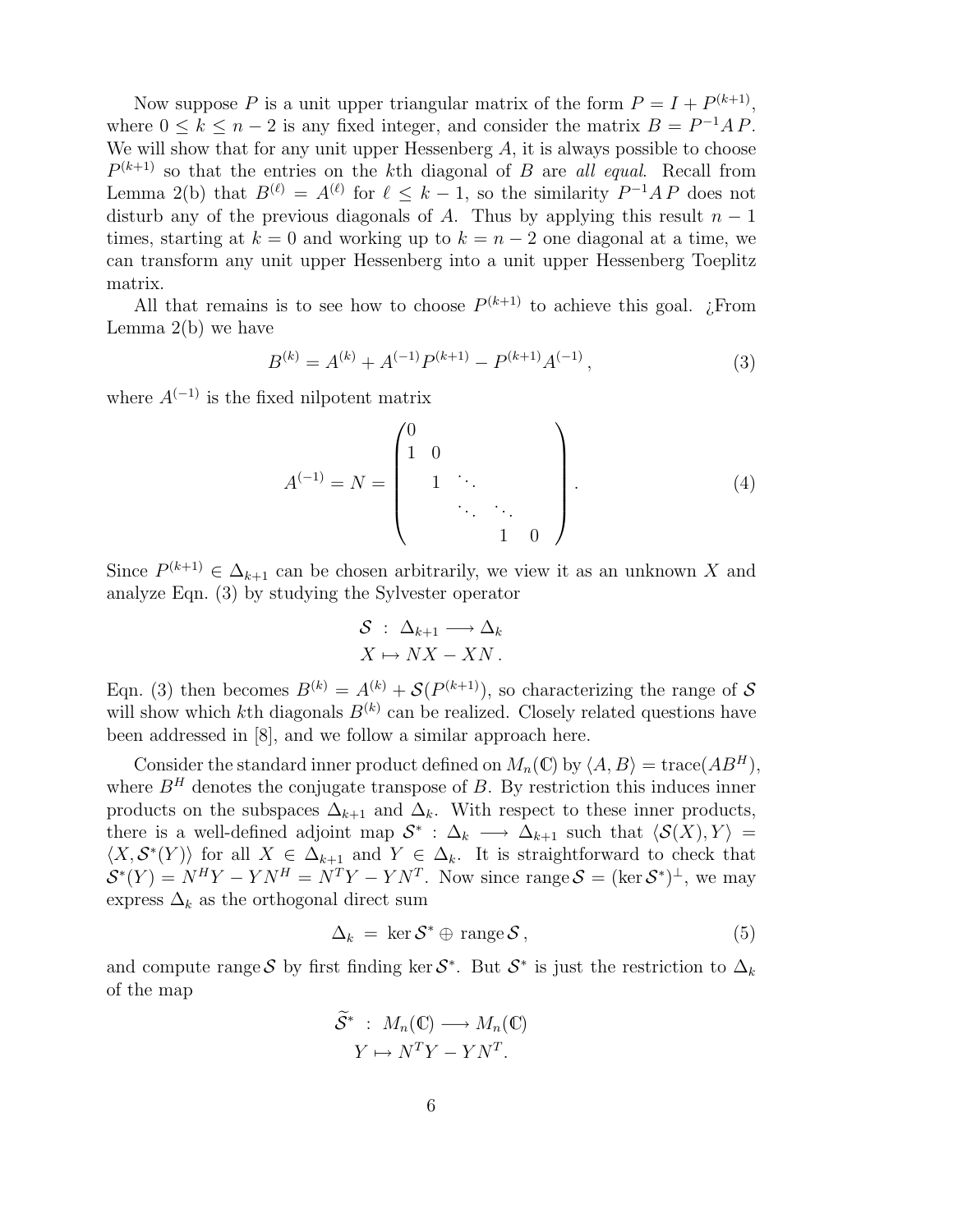Now the kernel of  $S^*$  is well-known [9, 16], and can be found by direct computation, or, since  $N^T$  is nonderogatory, by invoking Proposition 1(d):

$$
\ker \mathcal{S}^* = \{ n \times n \text{ upper triangular Toeplitz matrices} \}.
$$

Thus we have

$$
\ker S^* = \Delta_k \cap \ker \overline{S}^* = \{ T \in \Delta_k : T \text{ is Toeplitz} \},
$$

and hence

range  $S = (\ker S^*)^{\perp} = \{ R \in \Delta_k : \text{ the sum of all the entries of } R \text{ is zero} \}.$ 

Now we can see how to construct  $P^{(k+1)}$ . *i*. From Eqn. (5) we know that  $A^{(k)}$ can be uniquely decomposed as a sum  $A^{(k)} = T + R$ , where  $T \in \text{ker } S^*$ , and  $R \in \text{range} \mathcal{S}$ . These components T and R are easily computed. Let  $\alpha$  be the average of the entries on the kth diagonal of  $A^{(k)}$ . Then  $T \in \Delta_k$  is the Toeplitz matrix with all  $\alpha$ 's on the k<sup>th</sup> diagonal, and  $R = A^{(k)} - T$ . Now let  $P^{(k+1)}$ be the unique matrix in  $\Delta_{k+1}$  such that  $\mathcal{S}(P^{(k+1)}) = -R$ . Again this is easily computed, since the matrix equation  $S(X) = -R$  reduces to a linear system of (scalar) equations that can be solved immediately by back-substitution. With this  $P^{(k+1)}$  we have

$$
B^{(k)} = A^{(k)} + \mathcal{S}(P^{(k+1)}) = T
$$

is Toeplitz, and the proof is complete.  $\Box$ 

#### 3.1 Extension to other fields

With some small modifications, the proof given above applies to nonderogatory matrices with entries in *almost* any field. Specifically, if  $F$  is any field of characteristic zero or characteristic greater than n, then any nonderogatory  $A \in M_n(F)$ is similar to a unit upper Hessenberg Toeplitz matrix in  $M_n(F)$ .

Let us recall the main steps in the proof and briefly indicate where modifications are needed to accommodate  $F$ . The first step is to find some unit upper Hessenberg matrix similar to  $A$ ; this was achieved in Proposition 1 for complex matrices via the Jordan canonical form. For matrices over an arbitrary field the Jordan form is unavailable. However, a characterization of nonderogatory matrices that plays a key role in the development of the rational canonical form [14, p. 227– 237] provides a suitable replacement: A is nonderogatory if and only if A has a cyclic vector, equivalently, if and only if A is similar to the companion matrix of its characteristic polynomial. This companion matrix is then the desired unit upper Hessenberg matrix, and the proof now proceeds exactly as before, until we reach the matrix equation  $B^{(k)} = A^{(k)} + \mathcal{S}(P^{(k+1)})$ . The analysis of this equation can no longer rest on properties of inner products and adjoint operators, but fortunately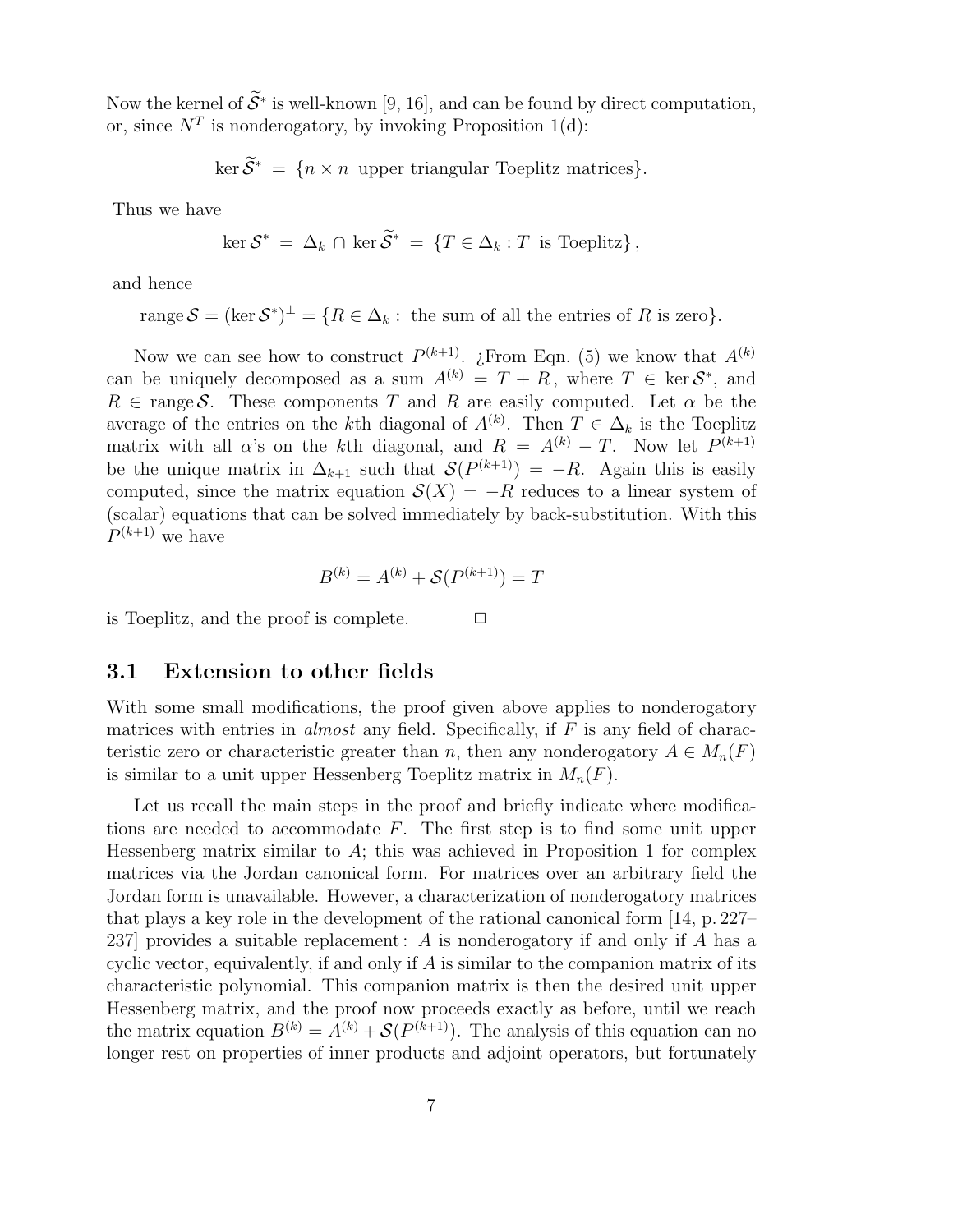a more concrete approach is still feasible. Viewing this matrix equation as a linear system of *scalar* equations shows that a Toeplitz diagonal  $B^{(k)}$  can always be obtained, provided that division by the numbers  $2, 3, \ldots, n$  is always possible in  $F$ . This is where the condition on the characteristic of  $F$  originates, and simple counterexamples can be fashioned to show that it cannot be relaxed.

Indeed, for any field F of characteristic  $p > 0$  and any integer  $n \geq p$ , there exists a nonderogatory matrix in  $M_n(F)$  that is not similar to any unit upper Hessenberg Toeplitz matrix in  $M_n(F)$ . A specific example of such a matrix is given by the following. Let N be the nilpotent matrix displayed in Eqn. (4), and let  $E_{ij}$  denote the matrix with zeroes everywhere except for one in the  $ij$ th position. Also let  $kp$ be the largest multiple of p less than or equal to n. Then  $B = N + E_{kp,n} \in M_n(F)$ is nonderogatory since it is the companion matrix of the polynomial  $x^n - x^{kp-1}$ . But, using Lemma 4 of the next section (which is valid in an arbitrary field), one can show that no unit upper Hessenberg Toeplitz matrix in  $M_n(F)$  can have  $x^{n} - x^{kp-1}$  as its characteristic polynomial. Thus B cannot be similar to any unit upper Hessenberg Toeplitz matrix in  $M_n(F)$ .

#### 4 Uniqueness of the Toeplitz canonical form

We first establish a recurrence relation for the characteristic polynomials of unit upper Hessenberg Toeplitz matrices.

**Lemma 3** Let  $p_0(x) \equiv 1$ , and  $p_n(x) = \det(xI - T_n)$ , where

$$
T_n = \begin{pmatrix} a_1 & a_2 & \dots & a_{n-1} & a_n \\ 1 & a_1 & \ddots & \ddots & a_{n-1} \\ 0 & \ddots & \ddots & \ddots & \vdots \\ \vdots & \ddots & \ddots & \ddots & a_2 \\ 0 & \dots & 0 & 1 & a_1 \end{pmatrix}, \quad n = 1, 2, \dots.
$$

Then

$$
p_n(x) = xp_{n-1}(x) - \sum_{i=1}^n a_i p_{n-i}(x), \quad n = 1, 2, .... \tag{6}
$$

.

*Proof.* If we expand  $p_n(x) = \det(xI - T_n)$  recursively by the first column, then at the mth stage we encounter the determinant  $q_{m,n}(x)$  given by

$$
q_{m,n}(x) = \begin{vmatrix} -a_m & -a_{m+1} & -a_{m+2} & \dots & -a_n \\ -1 & x - a_1 & -a_2 & \dots & -a_{n-m} \\ 0 & -1 & x - a_1 & \dots & -a_{n-m-1} \\ \vdots & \vdots & \ddots & \vdots & \vdots \\ 0 & \dots & \dots & \dots & \vdots \\ 0 & \dots & 0 & -1 & x - a_1 \end{vmatrix}
$$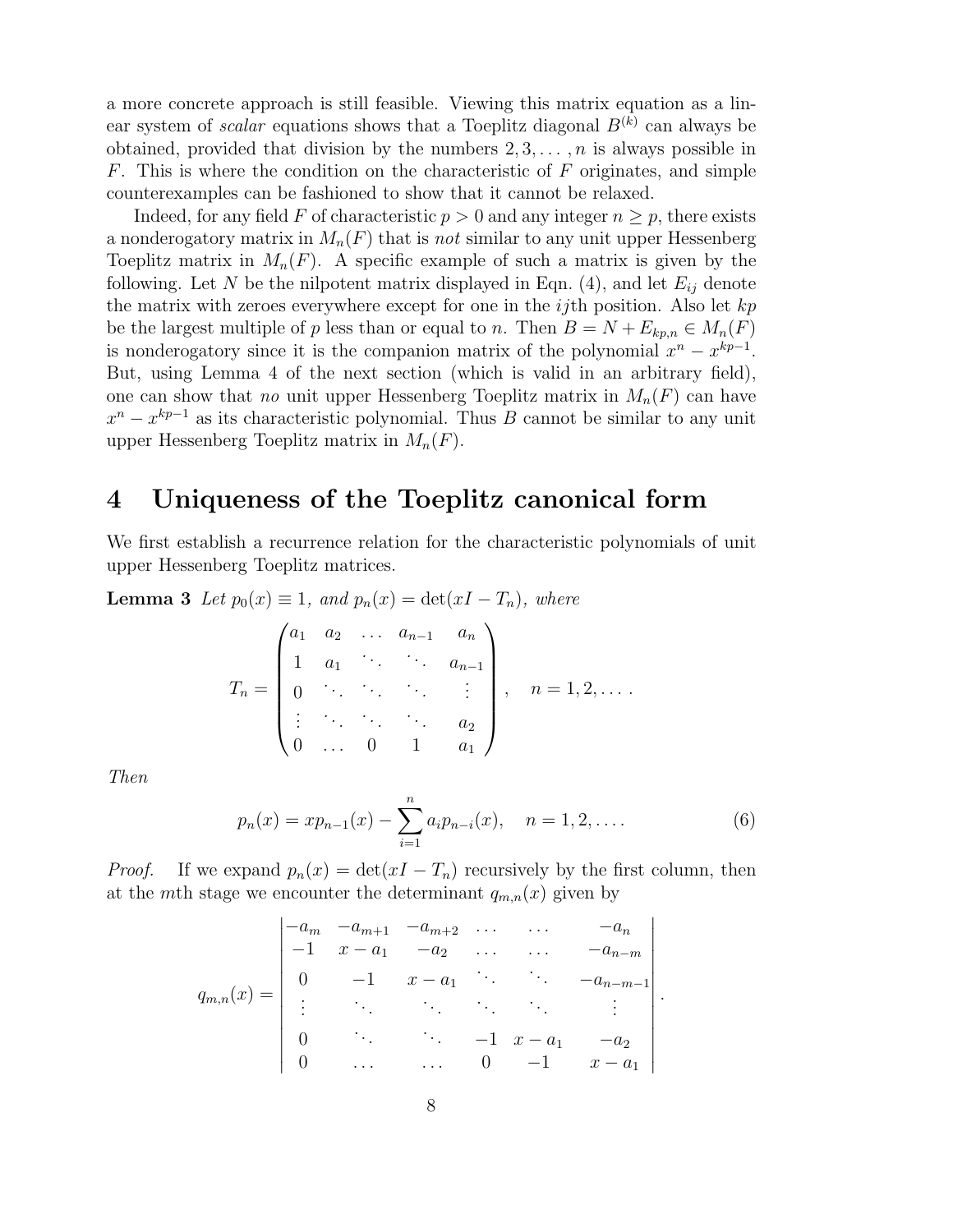Expanding  $q_{m,n}(x)$  by the first column gives

$$
q_{m,n}(x) = -a_m p_{n-m}(x) + q_{m+1,n}(x)
$$

and iterating this formula yields

$$
q_{m,n}(x) = -a_m p_{n-m}(x) - a_{m+1} p_{n-m-1}(x) + q_{m+2,n}(x)
$$
  
\n
$$
\vdots
$$
  
\n
$$
= -a_m p_{n-m}(x) - a_{m+1} p_{n-m-1}(x) - \dots - a_{n-2} p_2(x) + q_{n-1,n}(x).
$$

Since

$$
q_{n-1,n}(x) = \begin{vmatrix} -a_{n-1} & -a_n \\ -1 & x - a_1 \end{vmatrix} = -a_{n-1}(x - a_1) - a_n = -a_{n-1}p_1(x) - a_n p_0(x)
$$

we obtain that  $q_{m,n}(x) = -\sum_{n=0}^{n}$  $\sum_{i=m}^{n} a_i p_{n-i}(x)$ . In particular,  $q_{2,n} = -\sum_{i=2}^{n} q_i$  $\sum_{i=2} a_i p_{n-i}(x).$ Now we expand  $p_n(x)$  by its first column. This gives us

$$
p_n(x) = (x - a_1)p_{n-1}(x) + q_{2,n}(x) = xp_{n-1}(x) - \sum_{i=1}^{n} a_i p_{n-i}(x)
$$

and the lemma is proved.  $\Box$ 

The recurrence relation given in Eqn. (6) enables us to establish several useful facts about the coefficients of the characteristic polynomial  $p_n(x)$  in terms of the entries of  $T_n$ . If we write

$$
p_n(x) = x^n + c_{n1}x^{n-1} + c_{n2}x^{n-2} + \dots + c_{n,n-1}x + c_{n,n}
$$
 (7)

then each coefficient  $c_{ni}$  is a priori a polynomial involving all the n complex variables  $a_1, a_2, \ldots, a_n$ . We now show that in fact,  $c_{ni}$  involves just the first *i* variables  $a_1, a_2, \ldots, a_i$ , and depends linearly on  $a_i$ .

**Lemma 4** If  $c_{ni}$  are the coefficients of the characteristic polynomial  $p_n(x)$  as in  $(7)$ , then

$$
c_{ni} = \begin{cases} -na_1 & \text{if } i = 1\\ -(n-i+1)a_i + d_{ni}(a_1, a_2, \dots, a_{i-1}) & \text{if } 2 \le i \le n \end{cases}
$$
 (8)

where  $d_{ni}(a_1, a_2, \ldots, a_{i-1})$  is a polynomial in  $a_1, a_2, \ldots, a_{i-1}$ .

*Proof.* The proof is by induction on n, the degree of the polynomial  $p_n(x)$ . Base Case: When  $n = 1$ ,

$$
p_1(x) = \det(xI - T_1) = x - a_1,
$$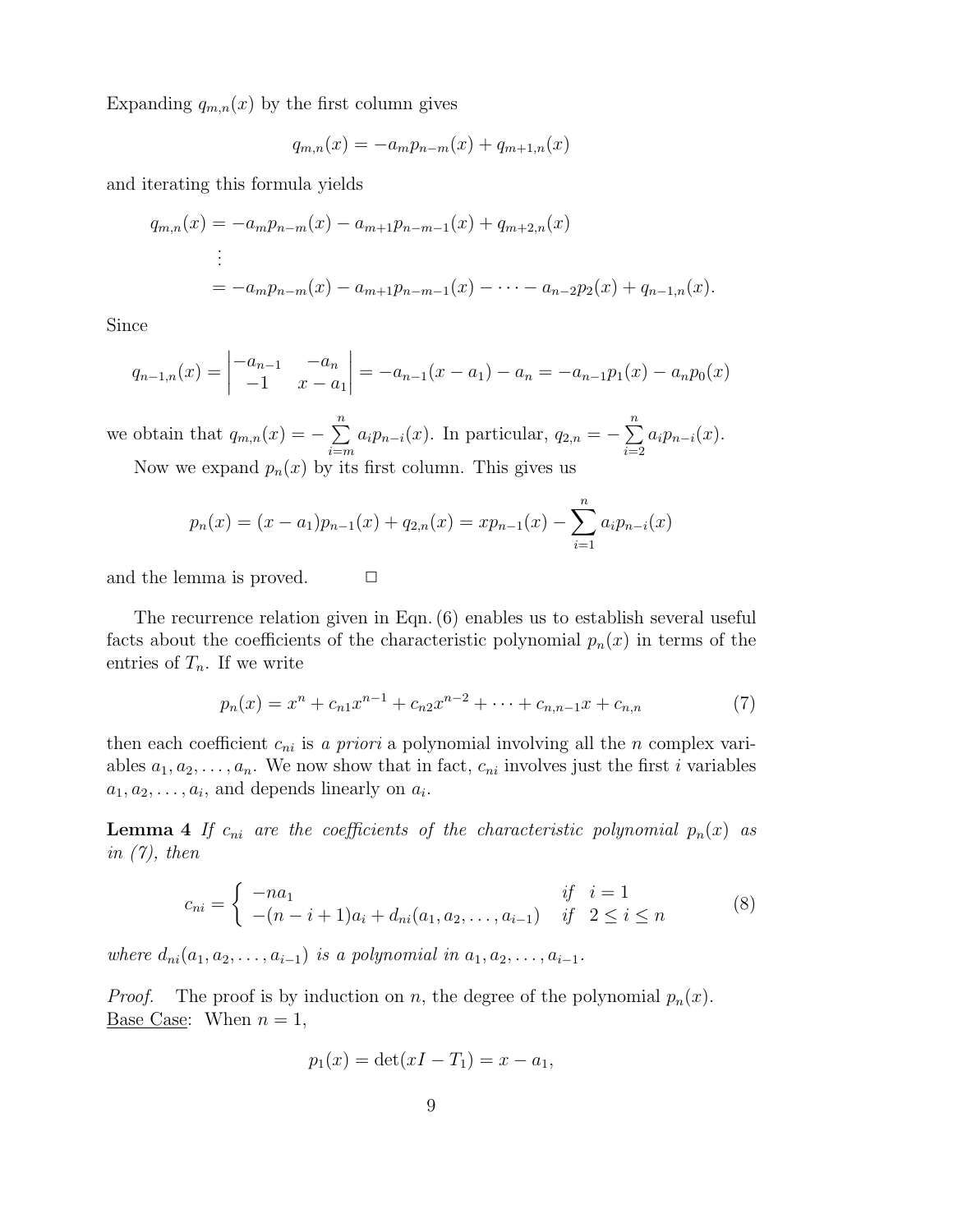hence  $c_{11} = -a_1$  and (8) holds. For  $n = 2$ , we have

$$
p_2(x) = \det(xI - T_2) = \begin{vmatrix} x - a_1 & -a_2 \\ -1 & x - a_1 \end{vmatrix} = x^2 - 2a_1x + (-a_2 + a_1^2),
$$

which gives  $c_{21} = -2a_1$  and  $c_{22} = -a_2 + a_1^2$ . With  $d_{22}(a_1) = a_1^2$ , we see that (8) holds for  $n = 2$ .

Inductive Step: Assume  $c_{ki}$  satisfies (8) for each  $k \leq n-1$  and  $1 \leq i \leq k$ . We show that (8) remains valid when  $k = n$  as well.

 $i$ . From the recurrence relation for  $p_n(x)$  established in Lemma 3 we have

$$
p_n(x) = x p_{n-1}(x) - \{a_1 p_{n-1}(x) + a_2 p_{n-2}(x) + \ldots + a_{n-1} p_1(x) + a_n\}.
$$
 (9)

Equating the coefficients of  $x^{n-1}$  on both sides of Eqn. (9), and using the notation of Eqn. (7) we get

$$
c_{n1} = c_{n-1,1} - a_1
$$
  
= -(n - 1)a\_1 - a\_1 (by the induction hypothesis)  
= -na\_1

as required. Letting  $2 \leq i \leq n$ , we turn our attention to  $c_{ni}$ , the coefficient of  $x^{n-i}$ in  $p_n(x)$ . Which terms on the right hand side of (9) contribute to  $x^{n-i}$ ? Since  $p_k(x)$  is of degree k, such contributions can only come from

$$
xp_{n-1}(x) - \{a_1p_{n-1}(x) + a_2p_{n-2}(x) + \ldots + a_{i-1}p_{n-i+1}(x) + a_ip_{n-i}(x)\}.
$$

Equating the coefficients of  $x^{n-i}$  on both sides of (9) gives

$$
c_{ni} = c_{n-1,i} - \{a_1c_{n-1,i-1} + a_2c_{n-2,i-2} + \dots + a_{i-1}c_{n-i+1,1} + a_i\}
$$
  
=  $\{c_{n-1,i} - a_i\} - \{a_1c_{n-1,i-1} + a_2c_{n-2,i-2} + \dots + a_{i-1}c_{n-i+1,1}\}$   
=  $\{X\} - \{Y\}$ 

Applying the inductive hypothesis to

$$
c_{n-1,i-1}, c_{n-2,i-2}, \ldots c_{n-i+1,1}
$$

we conclude that Y is a polynomial in the variables  $a_1, a_2, \ldots, a_{i-1}$ . Let us denote this polynomial by  $d_{ni}(a_1, a_2, \ldots, a_{i-1}).$ 

Applying the inductive hypothesis to  $c_{n-1,i}$  gives

$$
X = c_{n-1,i} - a_i = -((n-1) - i + 1)a_i - a_i = -(n-i+1)a_i.
$$

Putting these facts together gives

$$
c_{ni} = -(n-i+1)a_i + d_{ni}(a_1, a_2, \dots, a_{i-1}),
$$
 for  $i = 2, \dots, n$ 

as desired.  $\Box$ 

With Lemma 4 in hand, we are now able to prove uniqueness of the Toeplitz canonical form.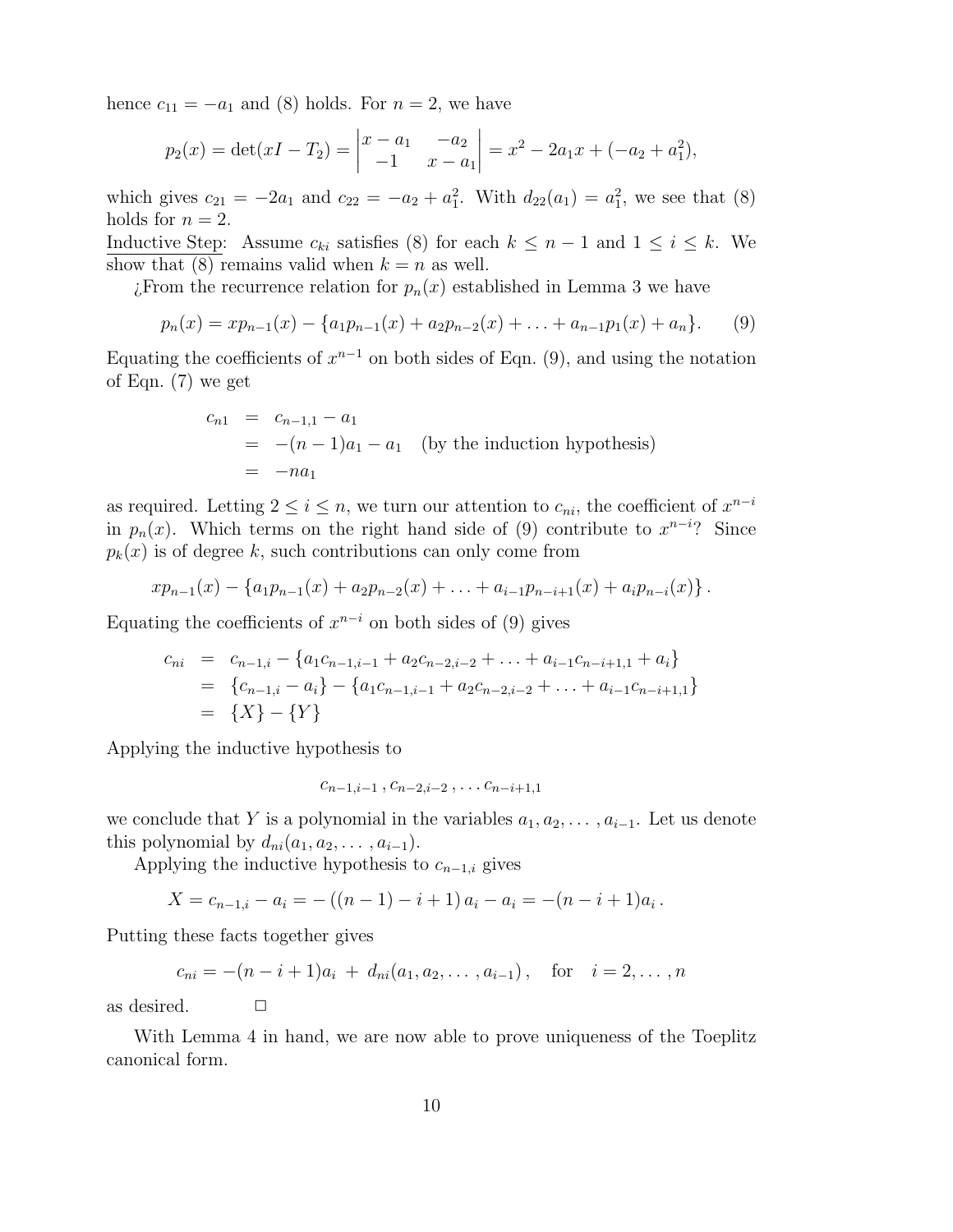**Theorem 3** Every nonderogatory matrix in  $M_n(\mathbb{C})$  is similar to a unique unit upper Hessenberg Toeplitz matrix .

*Proof.* In light of Theorem 2 it suffices to show that if two unit upper Hessenberg Toeplitz matrices are similar, then they are equal. So let

$$
A = \begin{pmatrix} a_1 & a_2 & \dots & a_{n-1} & a_n \\ 1 & a_1 & \ddots & \ddots & a_{n-1} \\ 0 & \ddots & \ddots & \ddots & \vdots \\ \vdots & \ddots & \ddots & \ddots & a_2 \\ 0 & \dots & 0 & 1 & a_1 \end{pmatrix}, \qquad B = \begin{pmatrix} b_1 & b_2 & \dots & b_{n-1} & b_n \\ 1 & b_1 & \ddots & \ddots & b_{n-1} \\ 0 & \ddots & \ddots & \ddots & \vdots \\ \vdots & \ddots & \ddots & \ddots & b_2 \\ 0 & \dots & 0 & 1 & b_1 \end{pmatrix},
$$

and suppose that  $A \sim B$ . Then the characteristic polynomials of A and B must be the same. Equating their corresponding coefficients and using Lemma 4 we see that

$$
-na_1 = -nb_1, \tag{10}
$$

and for  $2 \leq k \leq n$ ,

$$
-(n-k+1)a_k + d_{nk}(a_1, a_2, \dots, a_{k-1}) = -(n-k+1)b_k + d_{nk}(b_1, b_2, \dots, b_{k-1}).
$$
\n(11)

It is now easy to see that  $a_k = b_k$  for  $1 \leq k \leq n$  by induction on k. Clearly Eqn. (10) implies  $a_1 = b_1$ . Using the induction hypothesis, Eqn. (11) simplifies to  $-(n-k+1)a_k = -(n-k+1)b_k$ . Since  $k \leq n$ , we have  $n-k+1 \neq 0$ , and hence  $a_k = b_k$ .  $a_k = b_k$ .

Remark 1 The proofs of Lemmas 3 and 4 are valid for nonderogatory matrices over an arbitrary field F. The proof of Theorem 3 remains valid for any field up to the very last line: there we need  $n - k + 1$  to be nonzero for  $1 \leq k \leq n$ , or equivalently, the numbers  $1, 2, \ldots, n$  must be nonzero in F. Thus the need to restrict the characteristic of  $F$  to either zero or greater than  $n$  is again made apparent.

Remark 2 The arguments in this section can be modified to give an alternative proof of the existence of the unit upper Hessenberg Toeplitz canonical form for nonderogatory matrices.

### 5 Similarity to Toeplitz: general case

For general matrices, we can answer the question posed in the title only for small n. We present our results here, showing that all  $4 \times 4$  (or smaller) complex matrices are similar to Toeplitz matrices.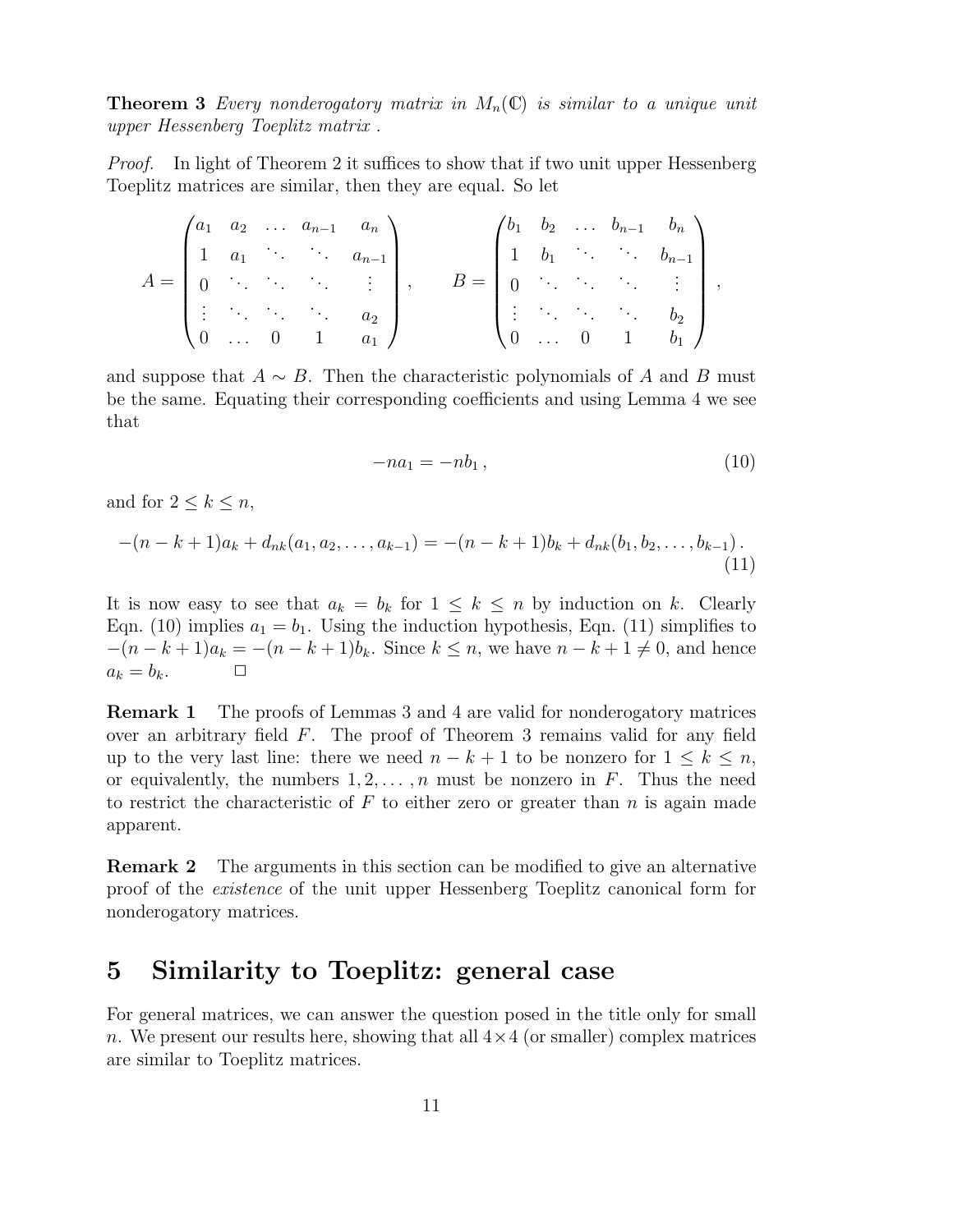**Theorem 4** Every  $A \in M_n(\mathbb{C})$  with  $n \leq 4$  is similar to a Toeplitz matrix.

*Proof.* We consider the cases  $n = 2, 3, 4$  in turn.

 $n = 2$  The Jordan form of a 2 × 2 matrix can be one of the three types:

$$
\begin{pmatrix} \alpha & 1 \\ 0 & \alpha \end{pmatrix}
$$
,  $\begin{pmatrix} \alpha & 0 \\ 0 & \alpha \end{pmatrix}$ , and  $\begin{pmatrix} \alpha & 0 \\ 0 & \beta \end{pmatrix}$ ,  $\alpha \neq \beta$ .

Thus A is either diagonalizable or nonderogatory, and the result follows from Theorems 1 and 2.

 $|n=3|$  Let A be a  $3 \times 3$  matrix. When  $|\lambda(A)|=3$  or  $|\lambda(A)|=2$ , the matrix A is either diagonalizable or nonderogatory, so the result follows from Theorem 1 or Theorem 2. It only remains to consider the case when  $|\lambda(A)| = 1$ . In this case the Jordan form of A can be written as  $\alpha I + N$ , where  $\alpha \in \mathbb{C}$  and N is one of the following three nilpotent matrices:

$$
N_1 = \begin{pmatrix} 0 & 0 & 0 \\ 0 & 0 & 0 \\ 0 & 0 & 0 \end{pmatrix}, \qquad N_2 = \begin{pmatrix} 0 & 1 & 0 \\ 0 & 0 & 1 \\ 0 & 0 & 0 \end{pmatrix}, \qquad \text{or} \qquad N_3 = \begin{pmatrix} 0 & 1 & 0 \\ 0 & 0 & 0 \\ 0 & 0 & 0 \end{pmatrix}.
$$

Since  $N_0$  and  $N_1$  are Toeplitz, we turn our attention to  $N_3$ . A calculation shows that

$$
S = \begin{pmatrix} 1 & 0 & 0 \\ 0 & 0 & 1 \\ 0 & 1 & 0 \end{pmatrix} \qquad \Longrightarrow \qquad SN_3 S^{-1} = \begin{pmatrix} 0 & 0 & 1 \\ 0 & 0 & 0 \\ 0 & 0 & 0 \end{pmatrix}
$$

,

which is clearly a Toeplitz matrix. This completes the proof when  $n = 3$ .

 $n = 4$  Not surprisingly, this is a bit more involved. Once again we distinguish several cases, depending on the cardinality of  $\lambda(A)$ , and focus our attention on those similarity classes not covered by either Theorem 1 or 2.

When  $|\lambda(A)| = 4$  the matrix A is diagonalizable (as well as nonderogatory). If  $|\lambda(A)| = 3$ , say  $\lambda(A) = {\alpha, \beta, \gamma}$ , then there are just two different Jordan forms:

$$
E_1 = \begin{pmatrix} \alpha & & \\ & \alpha & \\ & & \beta & \\ & & & \gamma \end{pmatrix} \quad \text{and} \quad E_2 = \begin{pmatrix} \alpha & 1 & & \\ & \alpha & & \\ & & \beta & \\ & & & \gamma \end{pmatrix}.
$$

So clearly, A is either diagonalizable or nonderogatory.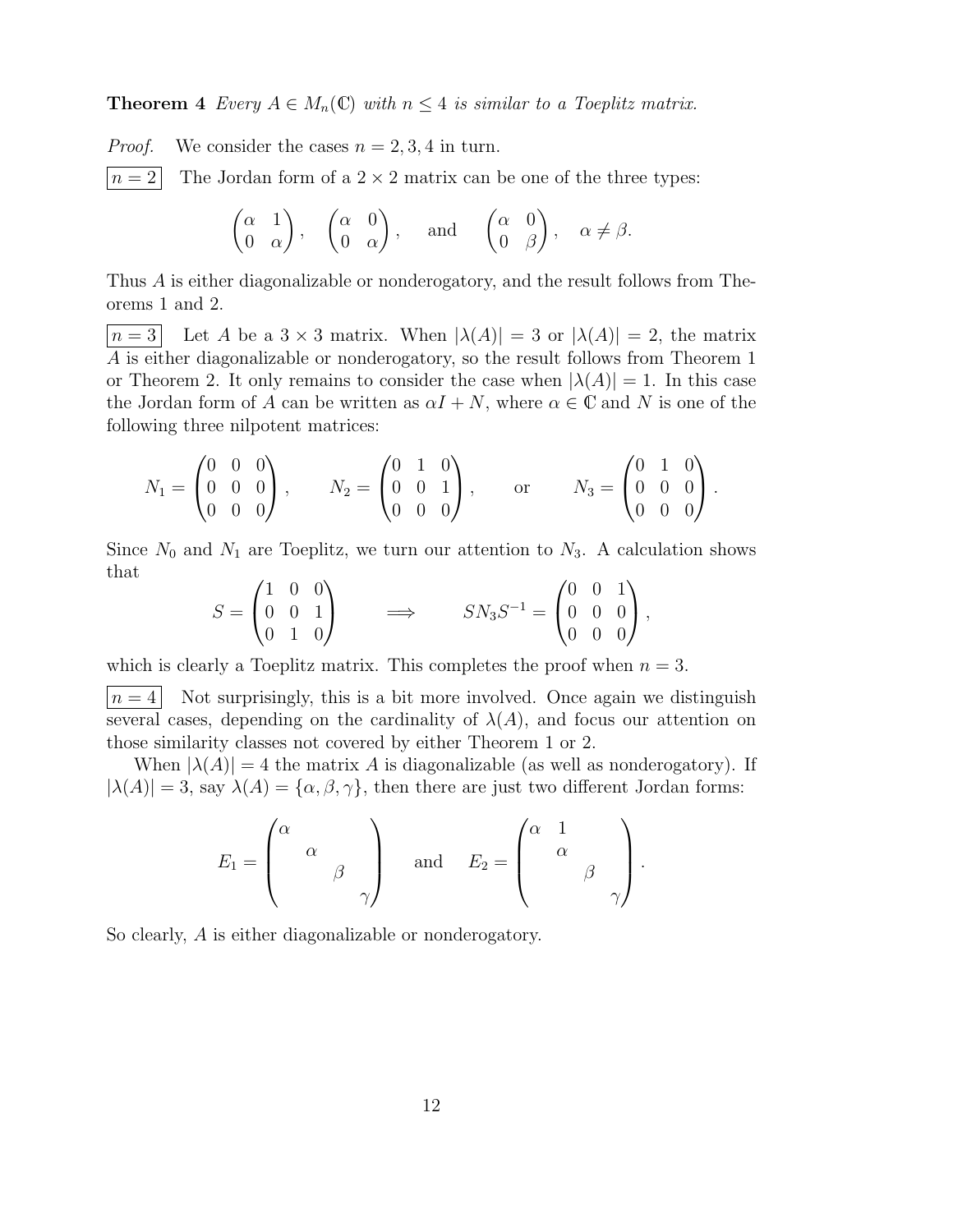Consider next the case  $|\lambda(A)| = 2$ , say  $\lambda(A) = {\alpha, \beta}$ . Then A is similar to one of the following Jordan matrices:

$$
E_3 = \begin{pmatrix} \alpha & & & \\ & \beta & & \\ & & \beta & \\ & & & \beta \end{pmatrix}, \qquad E_5 = \begin{pmatrix} \alpha & & & \\ & \beta & 1 & \\ & & \beta & 1 \\ & & & \beta \end{pmatrix}, \qquad E_7 = \begin{pmatrix} \alpha & & & \\ & \beta & 1 & \\ & & \beta & \\ & & & \beta \end{pmatrix},
$$

$$
E_4 = \begin{pmatrix} \alpha & & & \\ & \alpha & & \\ & & \beta & \\ & & & \beta \end{pmatrix}, \qquad E_6 = \begin{pmatrix} \alpha & 1 & & \\ & \alpha & & \\ & & \beta & 1 \\ & & & \beta \end{pmatrix}, \qquad E_8 = \begin{pmatrix} \alpha & 1 & & \\ & \alpha & & \\ & & \beta & \\ & & & \beta \end{pmatrix}.
$$

Clearly,  $E_3$  and  $E_4$  are diagonal matrices,  $E_5$  and  $E_6$  are nonderogatory, so it only remains to consider the situations when  $A \sim E_7$  or  $A \sim E_8$ . Let

$$
\widetilde{T}_7 = \begin{pmatrix}\n4+2i & 4+4i & 3+6i & 1+8i \\
4 & 4+2i & 4+4i & 3+6i \\
4 & 4 & 4+2i & 4+4i \\
0 & 4 & 4 & 4+2i\n\end{pmatrix} . \tag{12}
$$

We will show that  $E_7$  is similar to a Toeplitz matrix obtained by scaling and shifting  $\widetilde{T}_7$ . First, a similarity by the invertible matrix

$$
S_7 = \begin{pmatrix} 16 & 24+8i & 24+16i & 20+28i \\ 0 & -6+16i & 10-16i & 2+i \\ 16 & -8-8i & -8 & -4-4i \\ -16 & 8+40i & 8-32i & 20+4i \end{pmatrix}
$$

reveals the Jordan structure of  $\widetilde{T}_7$ :

$$
S_7 \widetilde{T}_7 S_7^{-1} = \begin{pmatrix} 16 + 8i & & & \\ & 0 & 1 & \\ & & 0 & \\ & & & 0 \end{pmatrix}.
$$

Next, a suitable scaling and shift produces a matrix that is clearly similar to  $E_7$ :

$$
\frac{\alpha - \beta}{16 + 8i} S_7 \widetilde{T}_7 S_7^{-1} + \beta I = \begin{pmatrix} \alpha & & & \\ & \beta & \frac{\alpha - \beta}{16 + 8i} \\ & & \beta & \\ & & & \beta \end{pmatrix}.
$$

Finally, a diagonal similarity by  $D = diag(1, 16 + 8i, \alpha - \beta, 1)$ , makes the  $(2, 3)$ entry equal to 1. Thus

$$
E_7 = D\left(\frac{\alpha - \beta}{16 + 8i}S_7\widetilde{T}_7S_7^{-1} + \beta I\right)D^{-1} = DS_7\left(\frac{\alpha - \beta}{16 + 8i}\widetilde{T}_7 + \beta I\right)S_7^{-1}D^{-1},
$$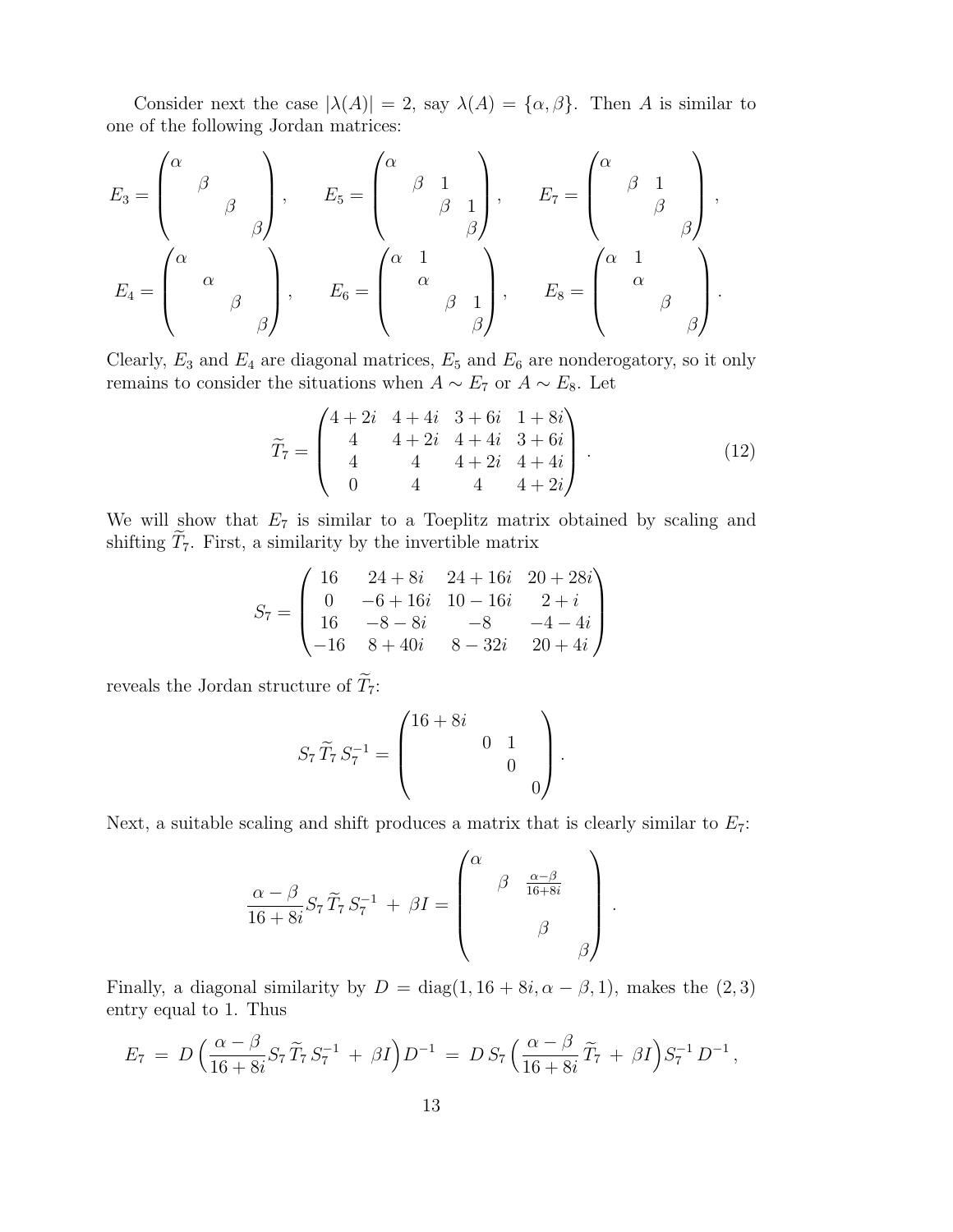so that  $E_7$  is similar to the Toeplitz matrix  $T_7 = \frac{\alpha - \beta}{16 + 8i} \tilde{T}_7 + \beta I$ .

The situation when  $A \sim E_8$  can be handled in an analogous manner. Starting with the Toeplitz matrix  $\tilde{T}_8$  and the invertible matrix  $S_8$  given by

$$
\widetilde{T}_8 = \begin{pmatrix} 10 & 8 & 1 & -10 \\ 8 & 10 & 8 & 1 \\ 4 & 8 & 10 & 8 \\ 0 & 4 & 8 & 10 \end{pmatrix}, \quad S_8 = \begin{pmatrix} 0 & 6 & 12 & 15 \\ 96 & 96 & 48 & -48 \\ 96 & -424 & 608 & -348 \\ -96 & 488 & -736 & 444 \end{pmatrix},
$$

one can check that

$$
S_8 \widetilde{T}_8 S_8^{-1} = \begin{pmatrix} 20 & 1 & & \\ & 20 & & \\ & & 0 & \\ & & & 0 \end{pmatrix}.
$$

Hence a suitable scaling and shift of  $\widetilde{T}_8$  yields a Toeplitz matrix  $T_8$  that is similar to  $E_8$ .

We now turn our attention to the final case,  $|\lambda(A)| = 1$ . Let  $\lambda(A) = {\alpha}$ , so that  $A = \alpha I + M$  where M is nilpotent. Clearly, it suffices to show that M is similar to a Toeplitz matrix. By inspection we see there are just five possibilities for the Jordan form of M:

$$
M_1 = \begin{pmatrix} 0 & & & \\ & 0 & & \\ & & 0 & \\ & & & 0 \end{pmatrix} \quad \text{and} \quad M_2 = \begin{pmatrix} 0 & 1 & & \\ & 0 & 1 & \\ & & 0 & 1 \\ & & & 0 \end{pmatrix}
$$

that are already Toeplitz, and

$$
M_3 = \begin{pmatrix} 0 & 1 & & \\ & 0 & & \\ & & 0 & \\ & & & 0 \end{pmatrix}, \quad M_4 = \begin{pmatrix} 0 & 1 & & \\ & 0 & & \\ & & 0 & 1 \\ & & & 0 \end{pmatrix}, \quad M_5 = \begin{pmatrix} 0 & 1 & & \\ & 0 & 1 & \\ & & 0 & \\ & & & 0 \end{pmatrix}.
$$

Observe that  $M_3$  and  $M_4$  are both similar to Toeplitz matrices via permutation similarities:  $\sqrt{2}$  $\sqrt{2}$ 

$$
M_3 \sim \begin{pmatrix} 0 & 1 \\ & 0 & \\ & & 0 \\ & & & 0 \end{pmatrix}, \qquad M_4 \sim \begin{pmatrix} 0 & 1 & \\ & 0 & 1 \\ & & 0 \\ & & & 0 \end{pmatrix}.
$$

Finally, a computation shows that if we let

$$
T_5 = \begin{pmatrix} 0 & -2i & 2 & -1+2i \\ 4 & 0 & -2i & 2 \\ 8 & 4 & 0 & -2i \\ 16+8i & 8 & 4 & 0 \end{pmatrix}
$$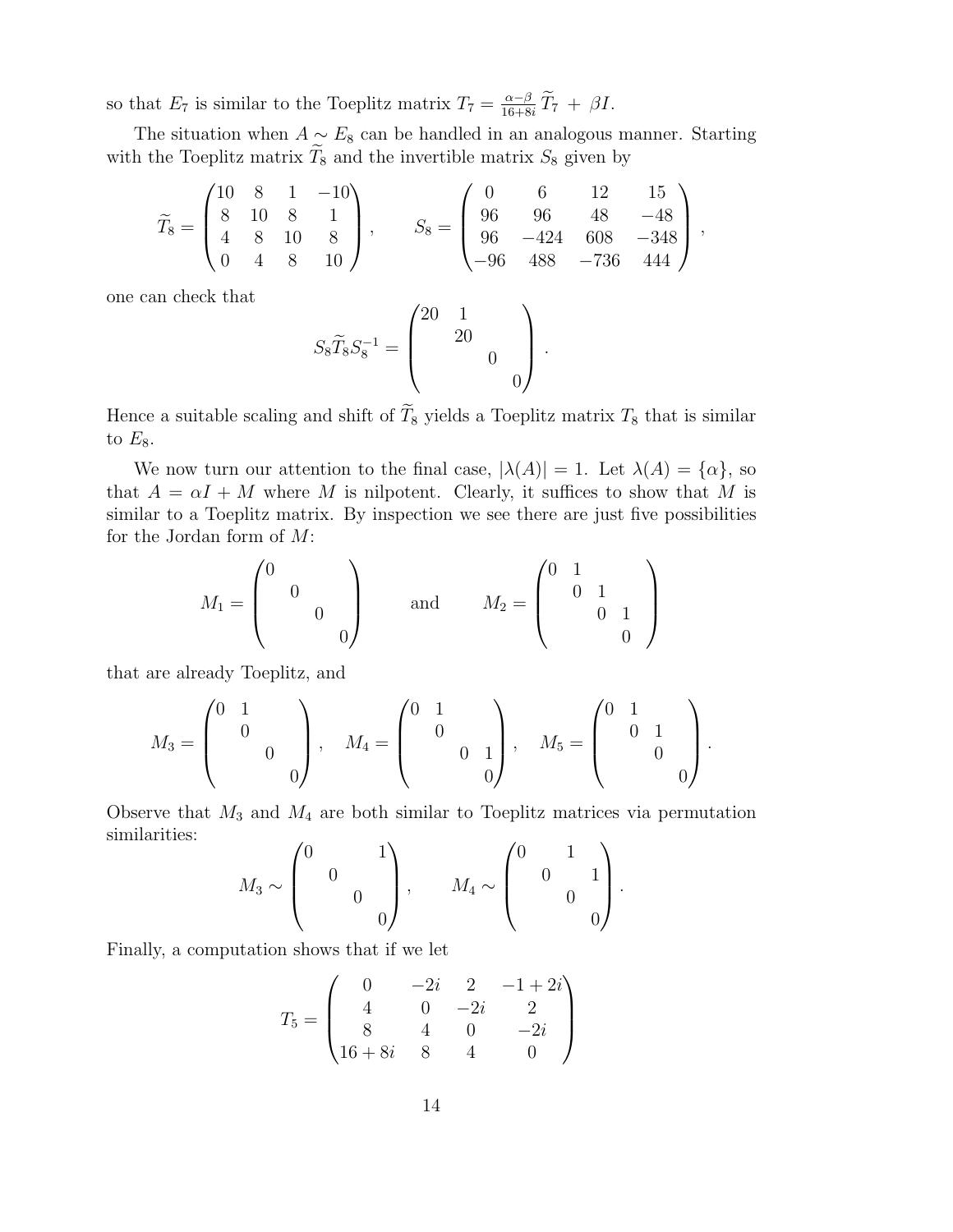and

$$
S_5 = \begin{pmatrix} 0 & 2-2i & -1+i & 0 \\ 0 & -4+4i & -4-4i & 6-2i \\ 64 & 32-32i & 32 & -16+16i \\ -64 & -32-96i & -160 & 80-16i \end{pmatrix},
$$

then  $S_5 T_5 S_5^{-1} = M_5$ , and the proof is complete.  $\Box$ 

**Remark 3** The matrices  $T_5$ ,  $\widetilde{T}_7$ , and  $\widetilde{T}_8$  were constructed by straightforward, but somewhat lengthy calculations. Starting with a generic  $4 \times 4$  Toeplitz matrix T, it is possible in these particular cases to force the desired Jordan form on  $T$  simply by imposing conditions on the rank of  $T$  and on the coefficients of the characteristic polynomial of T. These conditions lead to equations constraining the entries of T, from which a parametrized family of Toeplitz matrices with the desired Jordan form can be generated. The particular matrices  $T_5$ ,  $T_7$ , and  $T_8$  are just convenient members of these families.

#### 6 Beyond  $n = 4$ , and other extensions

Theorem 2 asserts that every nonderogatory matrix  $A$  is similar to some unit upper Hessenberg Toeplitz matrix. It is natural to wonder whether this result might be generalized to some class of "almost nonderogatory" matrices. In particular, one might consider classes of matrices defined by relaxing either condition (b) or (c) of Proposition 1. The former leads to the class of matrices whose eigenvalues have geometric multiplicity no larger than 2; equivalently, every eigenvalue appears in at most two Jordan blocks. Relaxing condition (c), on the other hand, gives rise to a slightly different class of matrices, those whose minimal and characteristic polynomials differ in degree by at most one. One might conjecture that if a matrix A belongs to one of these two classes, then A would be similar to some Toeplitz matrix with all zero entries below the second subdiagonal. Unfortunately, the following example shows that Theorem 2 cannot be extended in this way to either of these classes of "almost nonderogatory" matrices.

Example. Recall the nilpotent matrix

$$
M = \begin{pmatrix} 0 & 1 & & \\ & 0 & 1 & \\ & & 0 & \\ & & & 0 \end{pmatrix}
$$

encountered in the previous section. Clearly, its characteristic polynomial is  $p(\lambda) =$  $\lambda^4$ , its minimal polynomial is  $m(\lambda) = \lambda^3$ , and its only eigenvalue  $\lambda = 0$  appears in 2 Jordan blocks. Therefore, M is "almost nonderogatory" in both senses, and belongs to each of the aforementioned classes.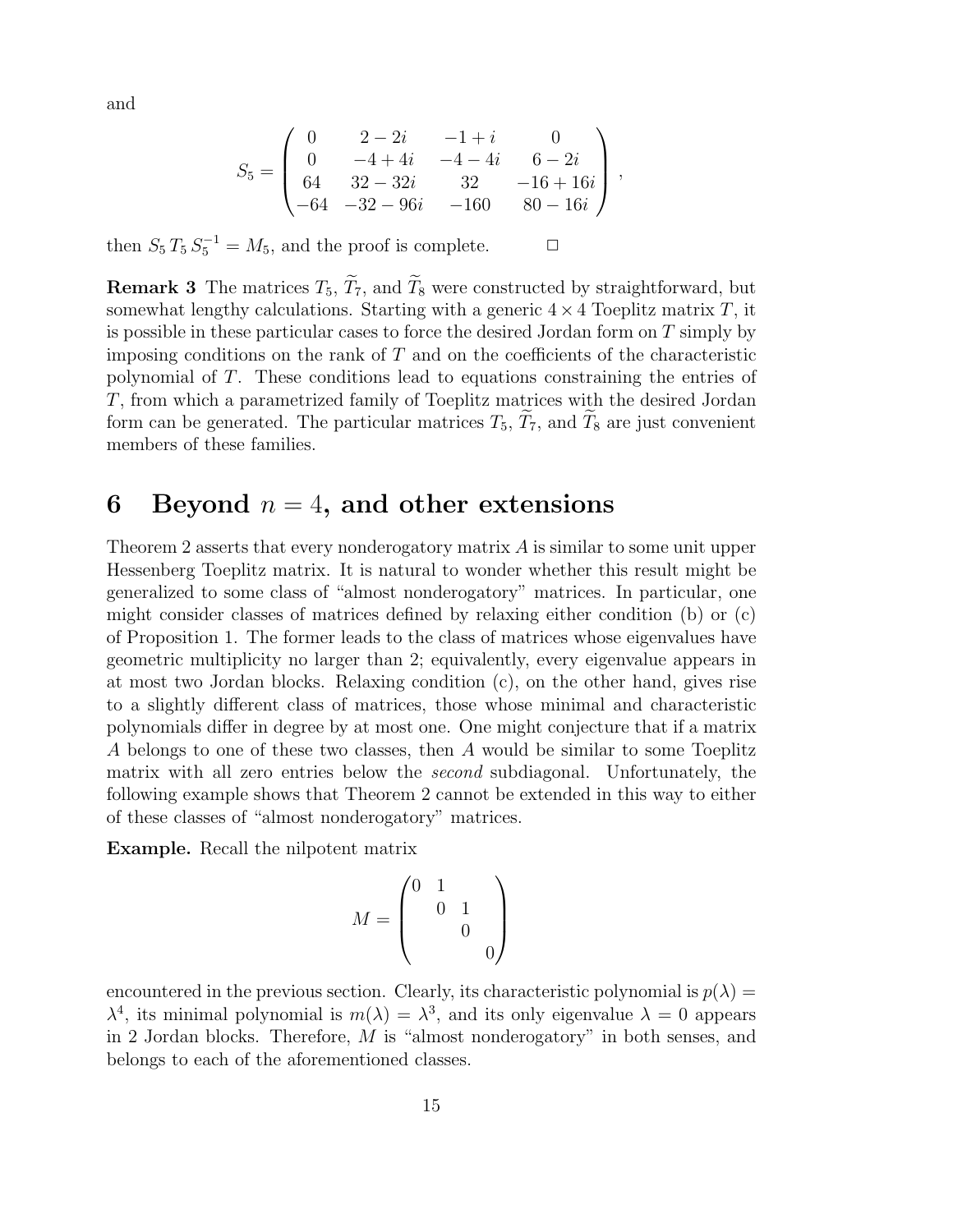In §5 we displayed a Toeplitz matrix  $(T_5)$  similar to M. Notice that  $T_5$  has nonzero entries on every diagonal except the main diagonal (any Toeplitz nilpotent must have zeroes on the main diagonal). Now if either of the two conjectured generalizations of Theorem 2 were true, then M would also be similar to a Toeplitz matrix of the form

$$
T = \begin{pmatrix} 0 & b & c & d \\ a & 0 & b & c \\ 1 & a & 0 & b \\ 0 & 1 & a & 0 \end{pmatrix}.
$$

(Because "scaling" similarities  $D^{-1}TD$  with matrices of the form  $D = diag(r, r^2, \dots, r^n)$ preserve Toeplitz structure, we may assume without loss of generality that the lowest nonzero diagonal of T consists of all ones.) Since  $M^3 = 0$ , we must have  $T^3 = 0$ . A calculation shows that

$$
T^{3} = \begin{pmatrix} 2da + ca^{2} + b^{2} & a^{2}d + 3bc + 2b^{2}a & bd + 4bca + c^{2} & 2dba + 2dc + c^{2}a + b^{3} \\ 3ca + 2a^{2}b & 2b^{2} + 2ca^{2} + da & 2bc + 3b^{2}a + a^{2}d & bd + 4bca + c^{2} \\ 4ba + c & 3a^{2}b + 2ca + d & 2b^{2} + 2ca^{2} + da & a^{2}d + 3bc + 2b^{2}a \\ a^{3} + b & 4ba + c & 3ca + 2a^{2}b & 2da + ca^{2} + b^{2} \end{pmatrix}.
$$

Successively setting the  $(4, 1), (3, 1),$  and  $(3, 2)$  entries of  $T<sup>3</sup>$  to zero gives us the conditions  $b = -a^3$ ,  $c = 4a^4$ , and  $d = -5a^5$ . Substituting into the (3,3) entry of  $T^3$  we get

 $0 = 2b^2 + 2ca^2 + da = 2a^6 + 8a^6 - 5a^6 = 5a^6$ .

Thus  $a = 0$  and hence,  $b = c = d = 0$ . So the matrix T must have the form

$$
T = \begin{pmatrix} 0 & 0 & 0 & 0 \\ 0 & 0 & 0 & 0 \\ 1 & 0 & 0 & 0 \\ 0 & 1 & 0 & 0 \end{pmatrix}.
$$

But now  $T^2 = 0$ , whereas  $M^2 \neq 0$ , so T cannot be similar to M, and the conjectures are both seen to be false.

**Remark 4** The matrix M illustrates another important point. M is a real matrix, but it can be shown (as a corollary of the calculation outlined in Remark 3) that M is not similar to any real Toeplitz matrix. This is in contrast to the situation for real nonderogatory matrices, which are each guaranteed to be similar to some real Toeplitz matrix (see §3.1).

In spite of the failure of both conjectured generalizations of Theorem 2, it may still be possible to establish some useful Toeplitz structure theory for derogatory matrices. It is apparent, though, that Theorems 1 and 2 by themselves will not be sufficient to handle all large matrices. Already for  $n = 4$  we are forced to deal with several instances when neither theorem applies: the Toeplitz matrices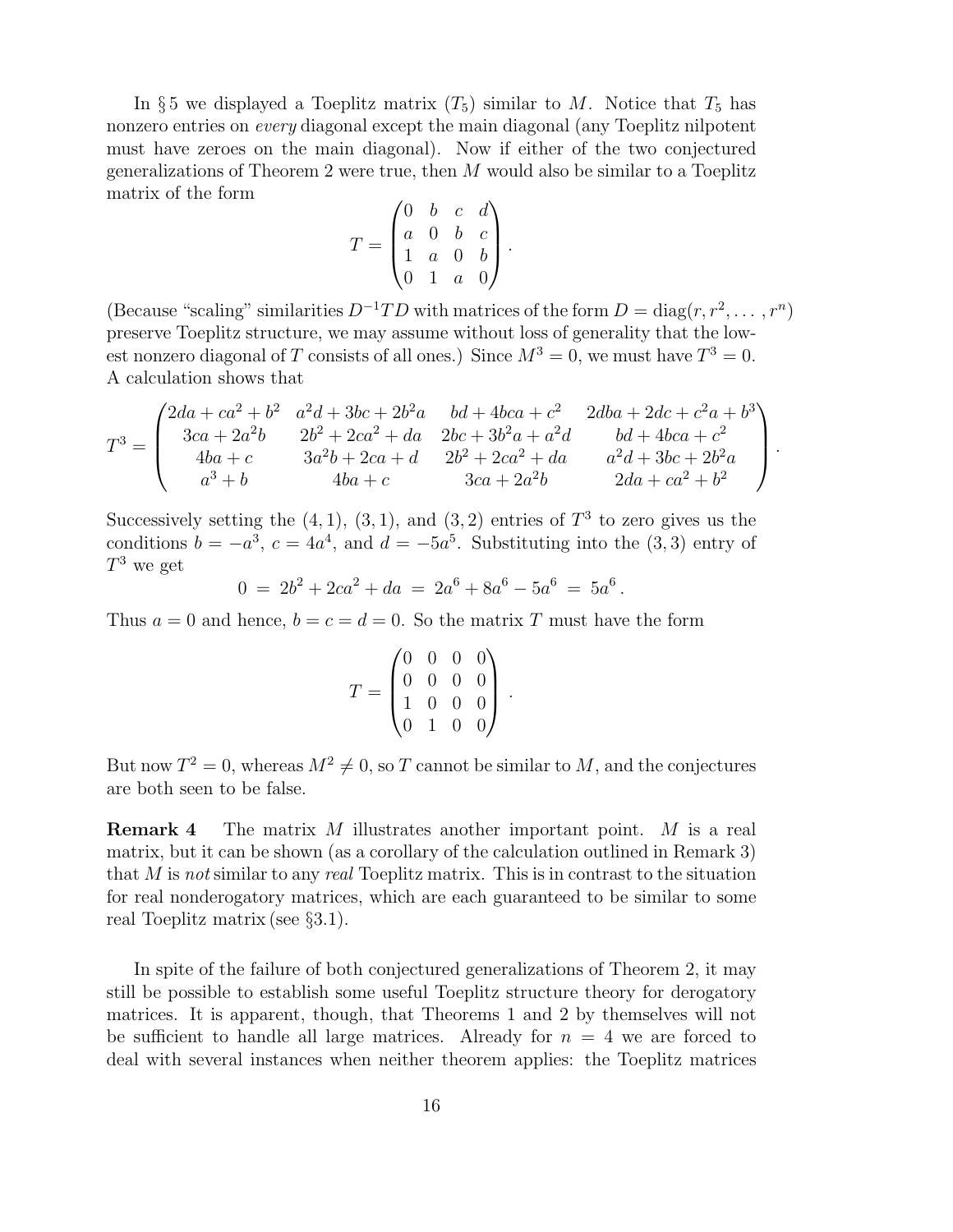$T_5$ ,  $T_7$  and  $T_8$  to which  $M_5$ ,  $E_7$ , and  $E_8$  are similar were found only after lengthy, albeit systematic calculations. Further computations in the same vein show that many  $5 \times 5$  matrices, including all nilpotent ones, *are* similar to Toeplitz matrices. Although we have not found any  $5 \times 5$  matrix that fails to be similar to a Toeplitz matrix, neither have we ruled out the possibility that such a counterexample exists.

Going far beyond  $n = 4$ , it is interesting to note that Theorem 4 does not extend to infinite dimensional Hilbert spaces. In this setting it is well-known that the only compact Toeplitz operator is the zero operator [13, p. 137]. But the set of compact operators is a two-sided ideal in the algebra of bounded linear operators on a Hilbert space [13, p. 85], so every operator similar to a compact operator must itself be compact. Consequently, no nonzero compact operator can be similar to a Toeplitz operator.

## 7 Conclusion

In this paper we have established a new Toeplitz canonical form for a large class of matrices — the nonderogatory matrices. Specifically, we have shown that every complex nonderogatory matrix is similar to a unique unit upper Hessenberg Toeplitz matrix. This is a first step towards solving the inverse Jordan structure problem for Toeplitz matrices — which Jordan canonical forms can be realized by some Toeplitz matrix? Put more simply, is every matrix similar to a Toeplitz matrix? The answer is yes for all  $4 \times 4$  and smaller matrices, but the general question remains open.

### References

- [1] R. M. Beam and R. F. Warming, The asymptotic spectra of banded Toeplitz and quasi-Toeplitz matrices, SIAM J. Sci. Comput., 14 (1993), pp. 971–1006.
- [2] E. C. Boman and M. A. Misconish, A diagonal perspective on matrices, College Math. J., 29 (1998), pp. 37–38.
- [3] A. BÖTTCHER AND B. SILBERMANN, *Introduction to Large Truncated* Toeplitz Matrices, Springer-Verlag, New York, 1998.
- [4] G. CYBENKO, On the eigenstructure of Toeplitz matrices, IEEE Trans. Acoustics, Speech and Signal Processing, ASSP-32 (1984), pp. 918–921.
- [5] P. J. Davis, Circulant Matrices, John Wiley, New York, 1979.
- [6] P. DELSARTE AND Y. GENIN, Spectral properties of finite Toeplitz matrices, in Mathematical Theory of Networks and Systems: Proc. MTNS-83 Int.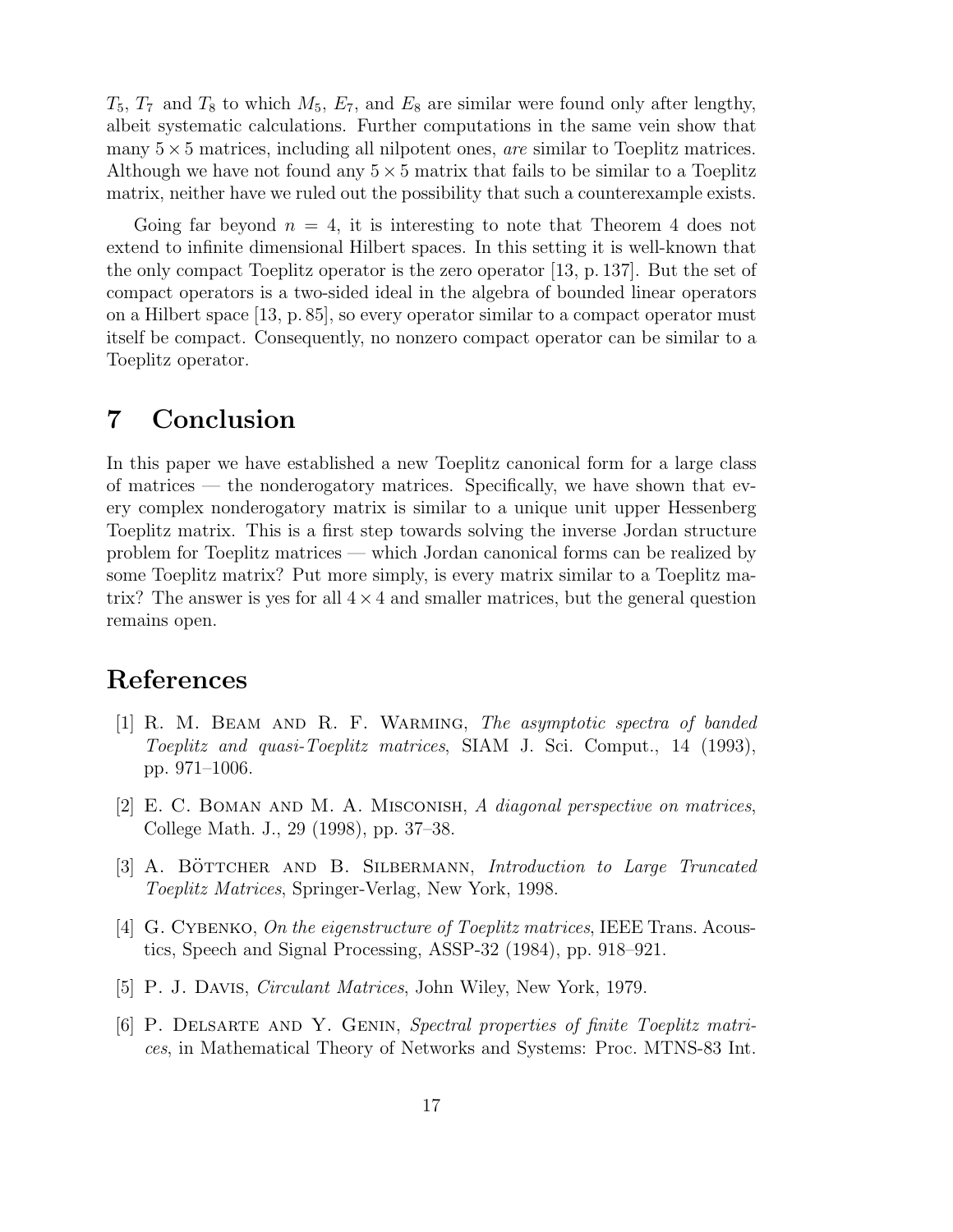Symp., Beer Sheva, Israel, June 1983, P. A. Fuhrmann, ed., vol. 58 of Lecture Notes in Control and Information Sciences, New York, 1984, Springer-Verlag, pp. 194–213.

- [7] J. Durbin, The fitting of time series models, Revue de l'Institut International de Statistique, 28 (1960), pp. 233–43.
- [8] H. Faßbender, D. S. Mackey, N. Mackey, and H. Xu, Hamiltonian square roots of skew-Hamiltonian matrices, Linear Algebra Appl., 287 (1999), pp. 125–159.
- [9] F. R. Gantmacher, The Theory of Matrices, vol. I, Chelsea Publishing Co., New York, 1977.
- [10] G. H. Golub and C. V. Loan, Matrix Computations, Johns Hopkins University Press, Baltimore, 2nd ed., 1989.
- [11] R. M. Gray, On the asymptotic eigenvalue distribution of Toeplitz matrices, IEEE Trans. Info. Theory, 18 (1972), pp. 725–730.
- [12] U. GRENANDER AND G. SZEGÖ, *Toeplitz forms and their applications*, Univ. of California Press, Berkeley, 1958.
- [13] P. HALMOS, A Hilbert Space Problem Book, Springer-Verlag, New York, 1982.
- [14] K. Hoffman and R. Kunze, Linear Algebra, Prentice Hall, Englewood Cliffs, N.J., 1971.
- [15] R. A. Horn and C. R. Johnson, Matrix Analysis, Cambridge University Press, New York, 1990.
- [16]  $\ldots$ , Topics in Matrix Analysis, Cambridge University Press, New York, 1991.
- [17] H. J. Landau, The inverse eigenvalue problem for real symmetric Toeplitz matrices, J. Amer. Math. Soc., 7 (1994), pp. 749–767.
- [18] N. Levinson, The Wiener RMS error criterion in filter design and prediction, J. Math. Physics, 25 (1947), pp. 261–78.
- [19] A. V. Oppenheim, Applications of Digital Signal Processing, Prentice-Hall, Englewood Cliffs, 1978.
- [20] L. Reichel and L. N. Trefethen, Eigenvalues and pseudo-eigenvalues of Toeplitz matrices, Linear Algebra Appl., 162–164 (1992), pp. 153–185.
- [21] W. F. TRENCH, On the eigenvalue problem for Toeplitz band matrices, Linear Algebra Appl., 64 (1985), pp. 199–214.